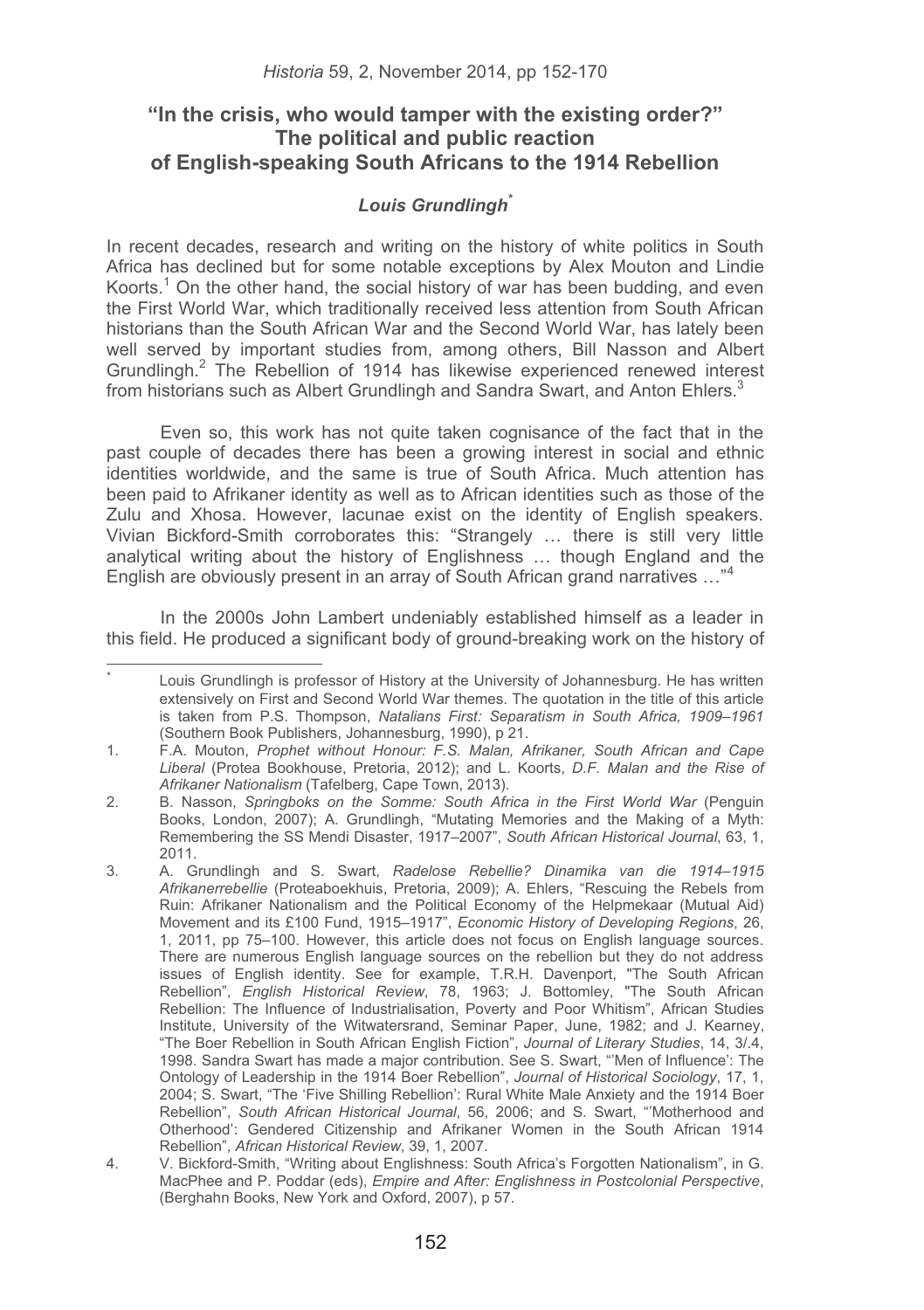white English-speaking identity in early twentieth-century South Africa. He has literally kept the flag flying.<sup>5</sup> He demonstrated that there was a growing awareness amongst British South Africans of a distinctive dominion/South African identity. However, he points out that compared to other Commonwealth countries, relatively little has been written on a budding South Africanism.<sup>6</sup> His valuable contribution has strongly informed this article.

According to Saul Dubow, an imperial South African identity developed as an important offshoot of the political and economic context of the years following the South Africa War. He quotes the post-war high commissioner, Sir Alfred Milner's, view of an imperial South Africanism:

The solution was for British and Dutch alike to unite in loyal devotion to an Empire-State, in which Great Britain and South Africa would be partners and could work cordially together for the good of South Africa as a member of that greater whole. And so, you see, the true Imperialist is also the best South African (emphasis added)*. 7*

There were at least three strands of thought on the notion of "Britishness".<sup>8</sup> Milner, convinced of the "racial" superiority of the British, envisaged that Afrikaners would willingly relinquish their identity for a South Africanism and become culturally, politically and economically dependent on Britain. Prime Minister Louis Botha foretold a South Africa where both races<sup>9</sup> would be equal. The other source of their security would be to support moderate Afrikaners such as Botha and Jan Smuts (the Minister of Defence, Mines and the Interior).<sup>10</sup> The latter, more in line with Milner's vision, saw a very close relationship with Britain as a powerful unifying force. The fact that they were in the minority strengthened their resolve to maintain their sense of "Britishness". Lambert writes that at the outbreak of the

<sup>5.</sup> J. Lambert, "South African British? Or Dominion South Africans?, *South African Historical Journal,* 43, 1, 2000, pp 197–22; J. Lambert, "Britishness, South Africanness and the First World War" in P. Buckner and R.D. Francis (eds.), *Rediscovering the British World* (Calgary, University of Calgary Press, 2005), pp 285–305; J. Lambert, "An Identity Threatened: White English-speaking South Africans, Britishness and Dominion South Africanism, 1934–1939", *Kleio*, 37, 1, 2005, pp. 50-70; J. Lambert, "'The thinking is done in London': South Africa's English Language Press and Imperialism", in C. Kaul (ed.), *Media*  and the British Empire (Palgrave Macmillan, Basingstoke, 2006), pp 37–54; J. Lambert, "'Their finest hour': English-speaking South Africans and the Second World War', *South African Historical Journal*, 2008, 1**,** pp 69–70; J. Lambert, "Maintaining a British way of life: English-speaking South Africa's Patriotic, Cultural and Charitable Associations", *Historia* 2009, 54, 2, pp. 55–76; and J. Lambert, "'The last outpost': The Natalians, South Africa and the British Empire", in R Bickers (ed), *Settlers and Expatriates: Britons over the Sea*, (Oxford, Oxford University Press, 2010), pp 150–177.

<sup>6.</sup> Lambert, "South African British? Or Dominion South Africans?", p 197.

<sup>7.</sup> Cited in S. Dubow, "Colonial Nationalism, the Milner Kindergarten and the Rise of 'South Africanism', 1902–10", *History Workshop Journal*, 43, 1997, p 56.

<sup>8.</sup> For a discussion of the term see C.V Reed, "Respectable Subjects of the Queen: The Royal Tour of 1901 and Imperial Citizenship in South Africa", in C. McGlynn, A. Mycock and J.W. McAuley (eds), *Britishness, Identity and Citizenship: The View from Abroad British Identities since 1707* (Peter Lang International Academic Publishers, Oxford, 2011), p 11. Saul Dubow focuses on the utility of the term in the context of the "British World". See S. Dubow, "How British was the British World? The Case of South Africa", *Journal of Imperial and Commonwealth History*, 37, 1, 2007, pp 2–3; C. Saunders unpacked the term in his, "Britishness in South Africa: Some Reflections", *Humanities Research,* 8, 2006, pp 61–69; while Bill Nasson indicated how it manifested in the British Empire, see B. Nasson, *Britannia's Empire: Making a British World* (Tempus Publishing, Stroud, 2004).

<sup>9. &</sup>quot;Race" was culturally defined, hence the use of the term for English speakers and Afrikaans speakers.

<sup>10.</sup> Lambert, "South African British? Or Dominion South Africans?", pp 203 and 213.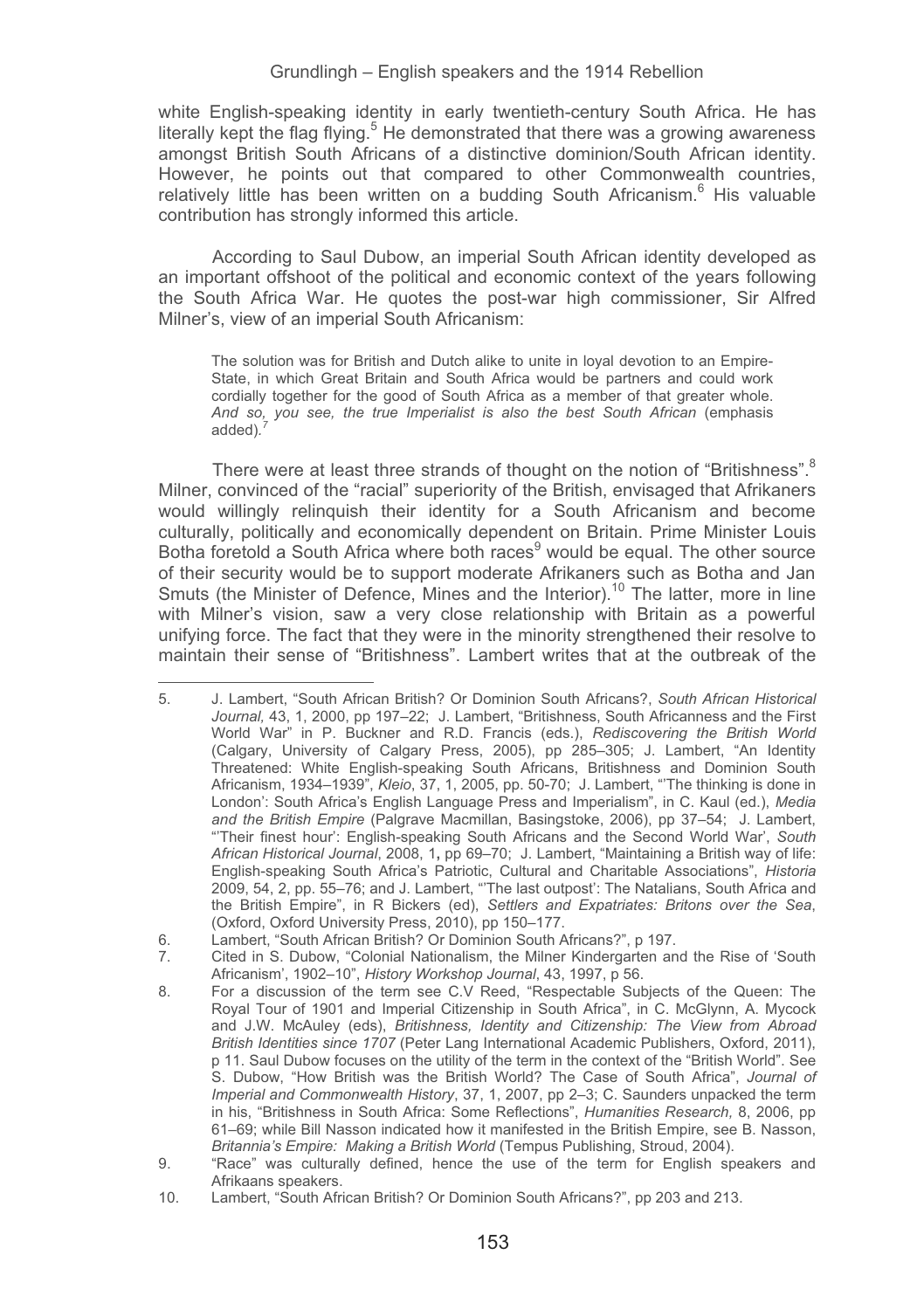First World War, English-speaking South Africans "… regarded themselves and South Africa as an integral part of the British World ..."<sup>11</sup> The imperial connection gave them security as did the visible manifestation and preservation of the British inheritance, i.e. parliamentary procedures and the loyalty of English language newspapers which reinforced British and imperial ideology and thus also a British identity.<sup>12</sup> By the time of the outbreak of the First World War, the concept of "Britishness"13 in combination with South Africanism was well established among influential South African politicians who fully supported this notion. The war was truly pivotal in encouraging the development amongst English speakers of South Africanism. As Lambert puts it:

The concept of a united South Africanism in partnership with the "Britishness" was bound to find a ready acceptance amongst British South Africans and proved as attractive to Cape politicians such as J.X. Merriman who had resolutely opposed British Imperial policy under Milner as it did to jingoist imperialists like Percy Fitzpatrick.<sup>14</sup>

This controversy did not concern average English-speaking South Africans. Their loyalty was enthusiastically bound to King and Empire, whose authority was unquestionably symbolised by the Union Jack.15 Thus, within two months of the outbreak of the First World War, Patrick Duncan, member of parliament, confirmed the dual loyalty of English-speaking South Africans – to Britain but also to Botha:

We had a great meeting here at the Wanderers last Friday to express our loyal and patriotic feelings – Bothaites and Labour and ourselves all on the platform together – in fact we are for the time all Bothaites and so far as I can see are likely to remain if he plays his political cards well...<sup>16</sup>

It is against this background that this study investigates the opinions of these hitherto-ignored observers of the 1914 Rebellion during the First World War. The article discusses and analyses the reaction of the chief opinion-makers of English-speaking South Africans to the Rebellion as expressed by male politicians and newspaper editors. John Lambert regards the English press as a "significant barometer" of British South African society.<sup>1</sup>

With a strong South African identity powerfully linked to the British Empire, and the prospect of a truly united South Africa for white people, the very idea of a Rebellion against this new, carefully crafted, political dispensation was far-fetched for English-speaking South Africans. It was no surprise, then, that they were bewildered by the Rebellion, the actions of the rebel leaders and the complicity of their silent political backers. Their belief in the sustainability of the Union was

11. Lambert, "Britishness, South Africanness and the First World War", p 285.

<sup>12.</sup> The English language newspapers determinedly expressed the same unconditional loyalty to Britain and the Empire during the Second World War. See Lambert, "'Their finest hour': English speaking South Africans and the Second World War', pp 69–70.

<sup>13.</sup> For an extensive discussion of the way it manifested in white civil society see Lambert, "South African British? Or Dominion South Africans?", pp 208–211.

<sup>14.</sup> Lambert, "South African British? Or Dominion South Africans?", p 201.

<sup>15.</sup> Lambert, "South African British? Or Dominion South Africans?", p 202. Also see J Lambert, "'Munition Factories … Turning out a Constant Supply of Living Material': White South African Elite Boys' Schools and the First World War", *South African Historical Journal*, 51, 2004, pp 67–86.

<sup>16.</sup> Jagger Library, University of Cape Town, P. Duncan Collection (hereafter Duncan Papers), BC 294, D.5.8.39, Duncan to Lady Selborne, 6 October 1914.

<sup>17.</sup> Lambert, "'The thinking is done in London': South Africa's English Language Press and Imperialism", p 39.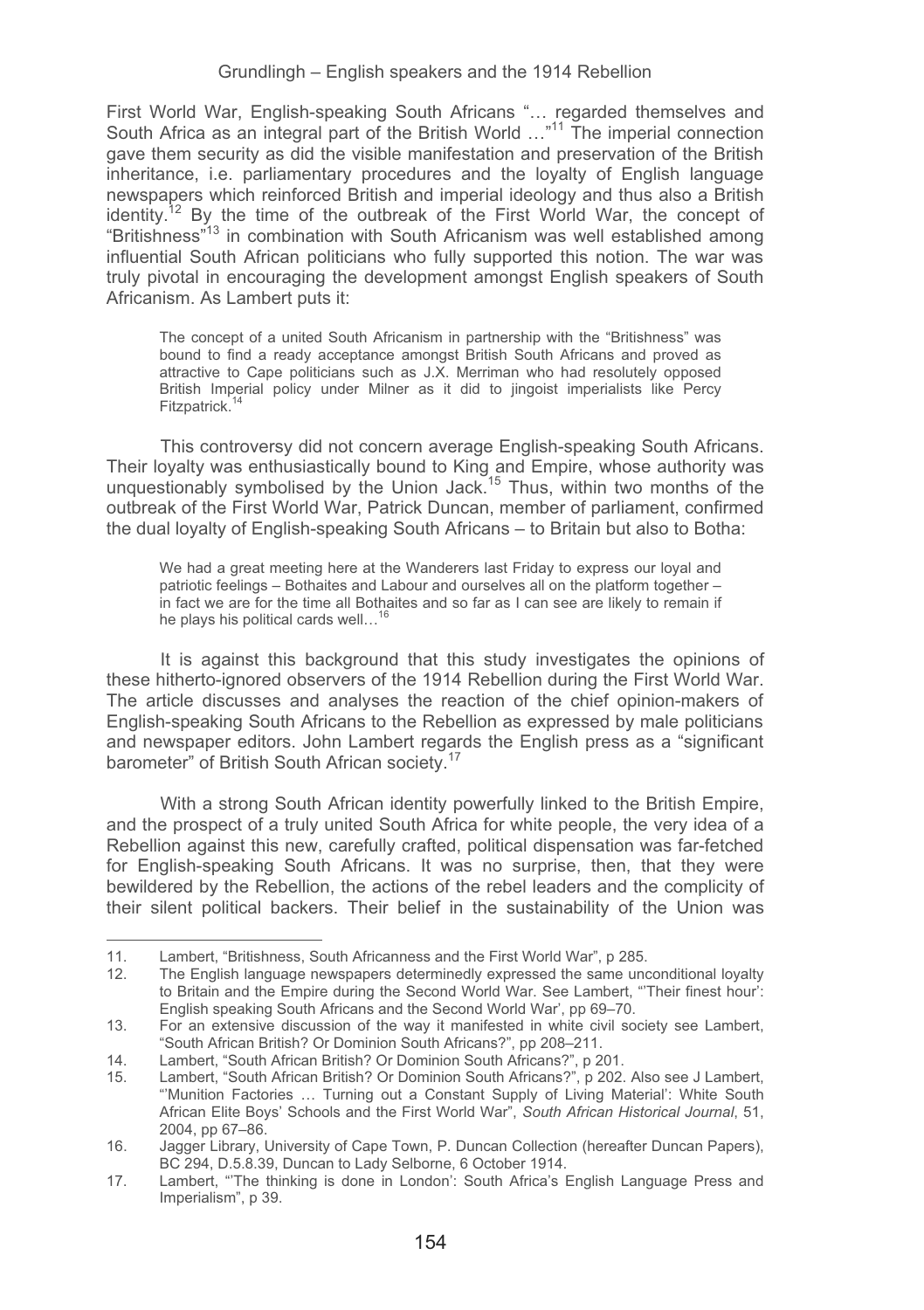severely challenged by these events. Their efforts to understand and explain the Rebellion, and their views on the penalties that were later meted out, form the main focus points of this article.

### **An inexplicable event**

-----------------------------------------------------------

Many English speakers were baffled by the 1914 Rebellion. Duncan, one of their most influential leaders, was also bewildered: "What is it all about? It is really not easy to say ... it may even yet end in comic opera. On the other hand it may be very serious."<sup>18</sup> On a later occasion he described it as a "funny business" when the rebels in Heilbron pulled down the Union Jack, trampled it, and hoisted the old Free State flag. However, they pulled it down again, not knowing which flag properly represented their cause.<sup>19</sup>

The Rebellion raised many questions among English speakers. Firstly, why would the rebels take up arms for their independence and freedom? According to J.C. MacNeillie, a member of parliament, there was no better time in South Africa than the present. After all, South Africa had a responsible government and white representatives from all four the provinces agreed with the vast majority on a constitution that guaranteed their freedom.20 P.A. Silburn, another parliamentarian, added that rebels now had more freedom under the British flag than they had ever enjoyed in the old Boer republics.<sup>21</sup> No rebellion could guarantee them more freedom than they already had.<sup>22</sup> H.A. Olivier added that their own government was, after all, in power and that they could pass legislation without any interference from Britain.<sup>23</sup> Rebellions were usually only successful if there were no other avenues to raise grievances. This was not the case in South Africa because there were regular elections in which the electors could oust an unpopular government. $24$ 

The editor of the *Pretoria News* somewhat sarcastically wrote:

You say we took your country from you. Nonsense! We gave it to you … It is true that we deprived you of your independence as a State, but in the place of it we gave you your independence as a vast Dominion; one of the sister nations of the British Empire. Daughter in your step-mother's house, if you like, but certainly mistress in your own.25

For the editor of the *Rand Daily Mail* it was likewise incomprehensible that intelligent men such as General C.F. de Wet (officially still a government senator) sided with the rebellion. How could the rebels make propaganda for a so-called suppressed group that had already been ruling themselves for seven years? In a rather scathing attack on De Wet, he wrote:

<sup>18.</sup> Duncan Papers, BC 294, D.5.8.42, P. Duncan to Lady Selborne, 28 October 1914.

Duncan Papers, BC 294, D.5.8.42, P. Duncan to Lady Selborne, 28 October 1914.

<sup>20.</sup> Parliamentary Debates (Hansard), (hereafter Debates), 10 March 1915, column 269, speech by J.C .MacNeillie.

<sup>21.</sup> Debates, 17 March 1915, columns 460–461, speech by P.A. Silburn.

<sup>22.</sup> National Archives of South Africa (hereafter NASA), Transvaal Archives (hereafter TAB), G.S. Preller Papers (hereafter Preller Papers), A787, Volume 212, file 144, *Rand Daily Mail*, 22 December 1914.

<sup>23.</sup> Debates, 10 March 1915, column 269, speech by H.A. Oliver.<br>24 Debates. 8 March 1915. column 156, speech by T. Boydell.

<sup>24.</sup> Debates, 8 March 1915, column 156, speech by T. Boydell.<br>25. Preller Papers, A787, Volume 263, file 252, Pretoria News

<sup>25.</sup> Preller Papers, A787, Volume 263, file 252, *Pretoria News*, 9 October 1915.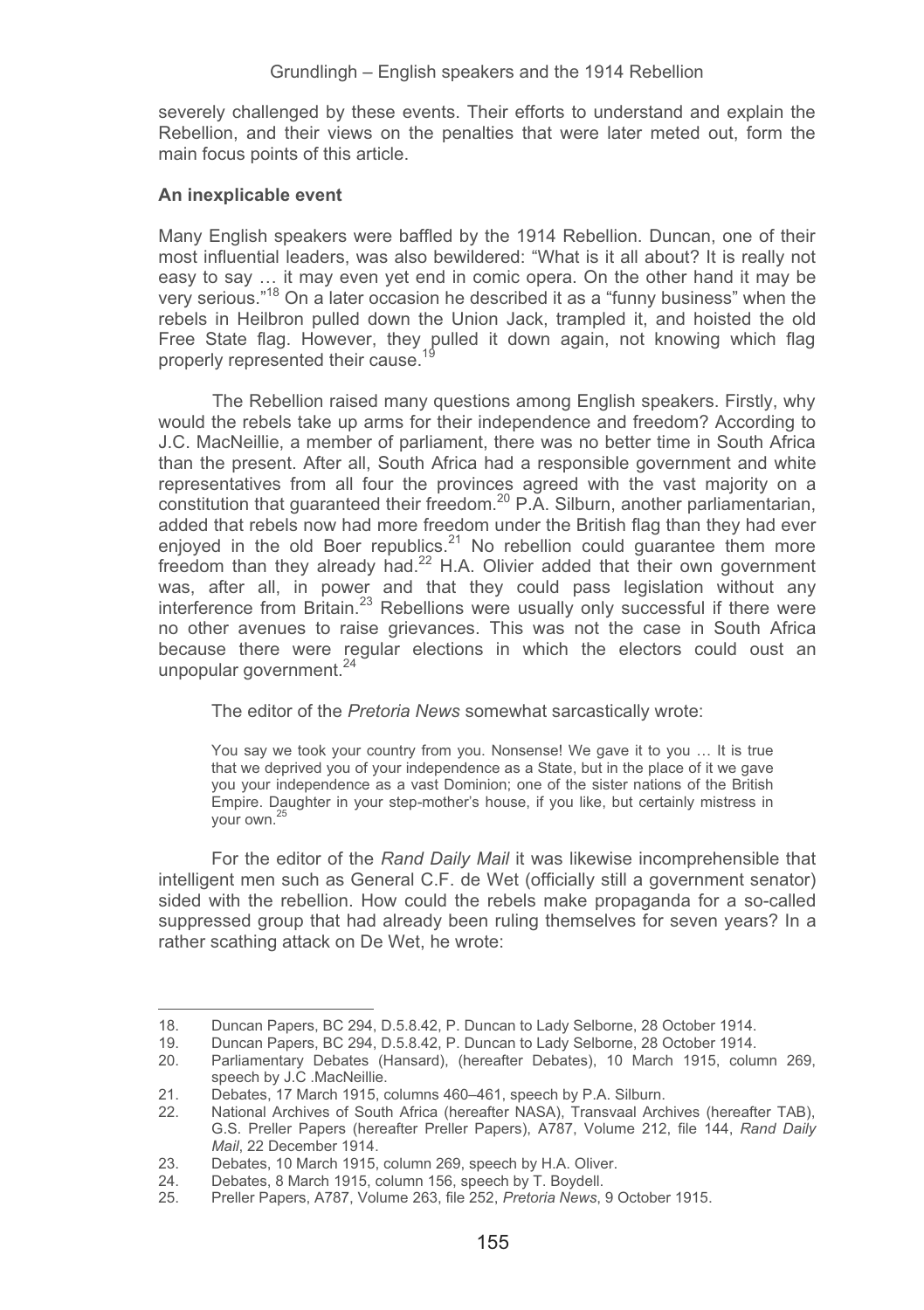If so, perhaps one of them can explain the hotchpotch of absurdity, that headedness and misrepresentation which De Wet presented to the people of Vrede, with the aid of a sjambok, as the case for overthrowing the Government elected by the people of South Africa and ignoring the Parliament in which that Government has an overwhelming majority. A more hopelessly illegal and ridiculous case it is impossible to conceive<sup>2</sup>

The above quotations clearly demonstrate that leading English speakers were rather uninformed of other forces such as a nascent Afrikaner nationalism and the economic hardship many of the rebels had been enduring. For many English speakers the rebellion was simply incomprehensible. Duncan even thought that the "thing may fizzle out" if Botha could catch Bevers<sup>27</sup> within a few days.<sup>28</sup> but less than two weeks later he reversed his opinion stating that "we seem to be slowly drifting into a sort of civil war here".<sup>29</sup>

 English speakers were furthermore offended by what they perceived as the "base ingratitude"<sup>30</sup> being shown towards the British Empire. The Treaty of Vereeniging had guaranteed advantages to both sides. After all, the former republican burghers were surely motivated to pay allegiance to the British crown because they realised that Britain would honour her commitment by granting a liberal constitution to South Africa.<sup>31</sup>

Moreover it was seen as shocking and outrageous that the rebels staged their rebellion to change the terms of the Treaty of Vereeniging in their favour, renounce the British connection and demand a republic at the same time that the British Empire was involved in a war and was in serious danger. The vehement reaction condemning the rebels of disloyalty and cowardice is proof of this.<sup>32</sup>

The editor of *The Friend* lamented the fact that rebels and their sympathisers were not honest to openly acknowledge that they used the British Empire's misfortune as their chance to rebel. $33$ 

### **Trying to understand the causes of the 1914 Rebellion**

Duncan suggested that the rebels might simply be anti-government, objecting to Botha's expedition to German South West Africa but he also acknowledged that an "old anti-British feeling and the republican sentiment" might form part of the reasons.<sup>34</sup> He, more than any other English politician, seems to have had some awareness of the dynamics underlying the 1914 Rebellion when he said: "All these things – political quarrels, personal animosities, racial antipathies, republican

<sup>26.</sup> Preller Papers, A787, Volume 212, file 144, *Rand Daily Mail*, 10 November 1914.

<sup>27.</sup> Before the 1914 Rebellion, General C.F. Beyers was commandant-general of the Union Defence Force. He resigned and subsequently became the leader of the rebellion.

<sup>28.</sup> Duncan Papers, BC 294, D.5.8.42, Duncan to Lady Selborne, 28 October 1914.

<sup>29.</sup> Duncan Papers, BC 294, D.5.8.44, Duncan to Lady Selborne, 11 November 1914.<br>30. The Friend. 4 March. 1915.

<sup>30.</sup> *The Friend*, 4 March, 1915.

<sup>31.</sup> Debates, 8 March 1915, columns 187–188, speech by H. Burton.

Debates, 8 March 1915, column 187, speech by H .Burton; 10 March 1915, column 240, speech by W.B. Madeley; 10 March 1915, column 271, speech by H.A. Oliver; 11 March 1915, column 310, speech by H.L. Currey; 12 March 1915, column 325, speech by T. Smartt; 17 March 1915, column 436, speech by C. Henwood; and 21 April 1915, column 1400, speech by J.X. Merriman.

<sup>33</sup>*. The Friend*, 4 March1915.

<sup>34.</sup> Duncan Papers, BC 294, D.5.8.42, Duncan to Lady Selborne, 28 October 1914.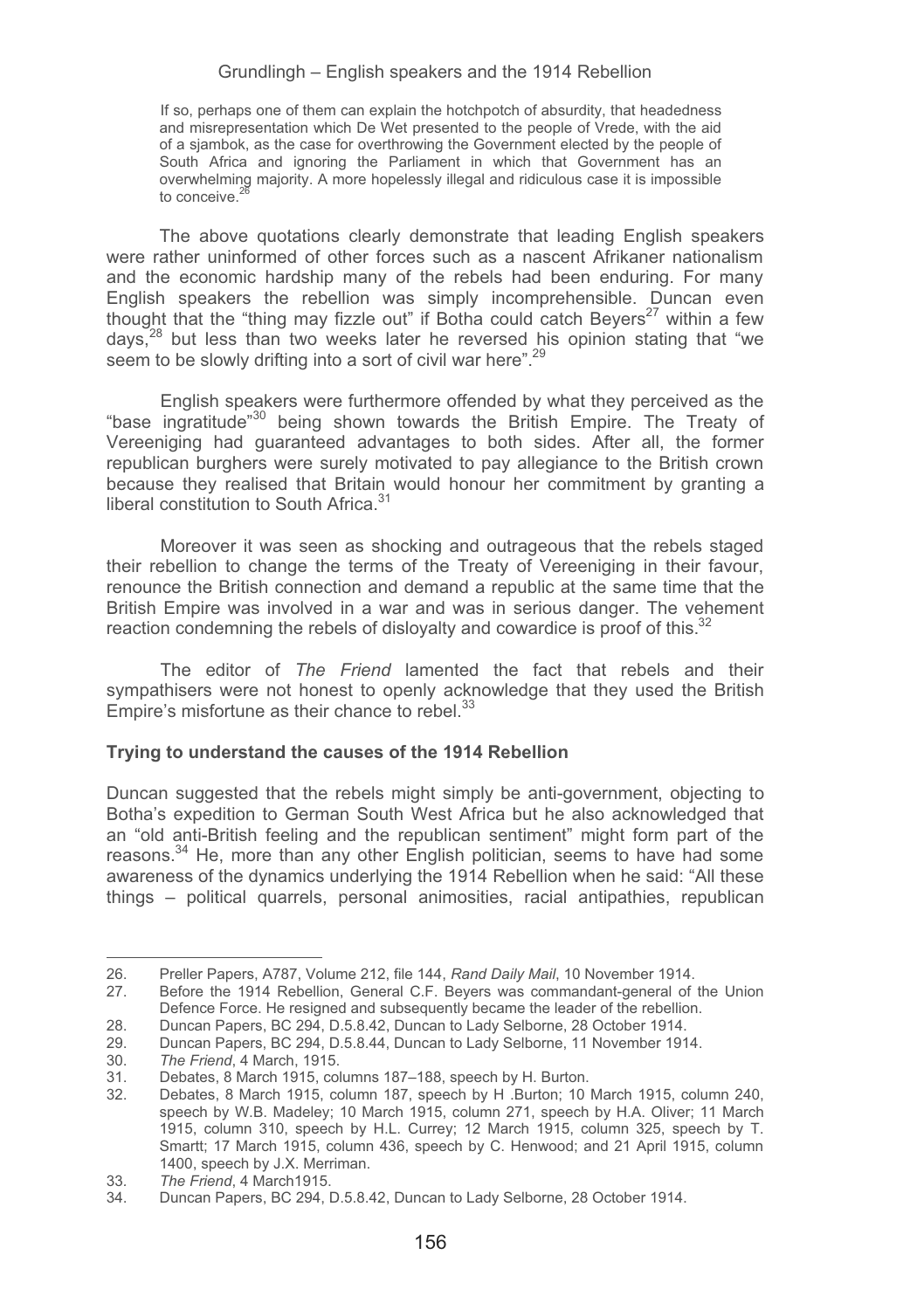sentiments and bitter memories of the old war – are the material on which Beyers and his friends have worked…"35

Other English speakers pointed to specifics. To them the rebels clearly indicated that they wanted to lower the British flag and hoist those of the old republics, or to establish an independent South African republic.<sup>36</sup> Although this might have been the general impression among English-speaking South Africans, J.M. Carpell, employed by the Intelligence Service, was of the opinion that this was not the intention of the rebels.<sup>37</sup> Duncan interpreted the rebellion as a "purely" political movement and not against the flag but this is only because the mass of the people do not really feel any grievance against the flag".<sup>38</sup> However, he missed the importance of the flag. After all, it represented everything British. Duncan was furthermore convinced that the rebels did not grasp – nor did the wish to grasp – the meaning of the British Empire or her traditions.<sup>39</sup> They regarded it as negative or even as a fake: "… it is to them merely England which they have not yet become reconciled to … it is a mission field for some of us to make the non-British races in the Dominions realise the Empire."<sup>40</sup> For J.X. Merriman, again, the fundamental reason for the rebellion was an intense hatred for everything British. $41$ 

Furthermore, there was a consciousness amongst some English speakers that the rebels entertained pro-German sympathies and wished that Germany rather than Britain would win the war, thus making it possible for them to regain their independence.<sup>42</sup> There was indeed a very strong suspicion that Germany was involved in the rebellion. Some claimed that Germany launched a propaganda programme throughout the country.43 This was also the view of the editor of *The Friend*. The paper argued that General Manie Maritz's<sup>44</sup> agreement with the governor of German South-West Africa automatically implied that the German government in Berlin was consulted. This was sufficient proof that Germany had planned aggression against the Union long before parliament decided on 9 September 1914 to launch a campaign against German South-West Africa.<sup>45</sup> J.X. Merriman, however, based on the evidence which served before the Parliamentary Select Committee on the Rebellion … denied any definitive evidence of a German

<sup>35.</sup> Duncan Papers, BC 294, D.5.8.42, Duncan to Lady Selborne, 28 October 1914.

<sup>36.</sup> Union of South Africa, Judicial Commission of Inquiry into the Causes and Circumstances Relating to the Recent Rebellion in South Africa – Minutes of Evidence (UG 42-1916), p 71, evidence from T.E. Turner; p 183 evidence from E. Reading; p 235 evidence from H. Rose-Innes; p 258 evidence from C.L.S. Cherry; p 327, evidence from Commandant A. Ross; p 294 evidence from A.E. Leary and p 337 evidence from J.B. Skirving. See also Union of South Africa, Report of the Parliamentary Select Committee on the Rebellion (SC 1-1915), p 189, evidence from J.C. Juta; and pp 191 and 198, evidence from W Whipp. Duncan Papers, BC 294, D.5.8.42, Duncan to Lady Selborne, 29 October 1914; and P. Lewsen (ed.), *Selections from the Correspondence of John X Merriman, 1905*–*1924* (Van Riebeeck Society, Cape Town, 1969), p 269; Merriman to Lady Courtney, 4 November 1914.

<sup>37.</sup> Report of the Parliamentary Select Committee on the Rebellion, SC 1-1915, pp 62 and 65, evidence by J.M. Carpell.

<sup>38.</sup> Duncan Papers, BC 294, D.5.8.43, Duncan to Lady Selborne, 4 November 1914.

<sup>39.</sup> Duncan Papers, BC 294, D.5.8.48, Duncan to Lady Selborne, 9 December 1914.

<sup>40.</sup> Duncan Papers, BC 294, D.5.8.47, P Duncan to Lady Selborne, 1 December 1914.<br>41. Debates. 21 April 1915, column 1401, speech by J.X. Merriman.

<sup>41.</sup> Debates, 21 April 1915, column 1401, speech by J.X. Merriman.

<sup>42.</sup> Duncan Papers, BC 294, D.5.8.43, Duncan to Lady Selborne, 4 November 1914.

<sup>43.</sup> Duncan Papers, BC 294, D.5.8.42, P Duncan to Lady Selborne, 28 October 1914.<br>44. He was one of the leaders of the 1914 Rebellion.

<sup>44.</sup> He was one of the leaders of the 1914 Rebellion.<br>45. The Friend. 13 October 1914. Also see Preller F

<sup>45.</sup> *The Friend*, 13 October 1914. Also see Preller Papers, A787, Volume 212, file 144, *Rand Daily Mail,* 22 December 1914.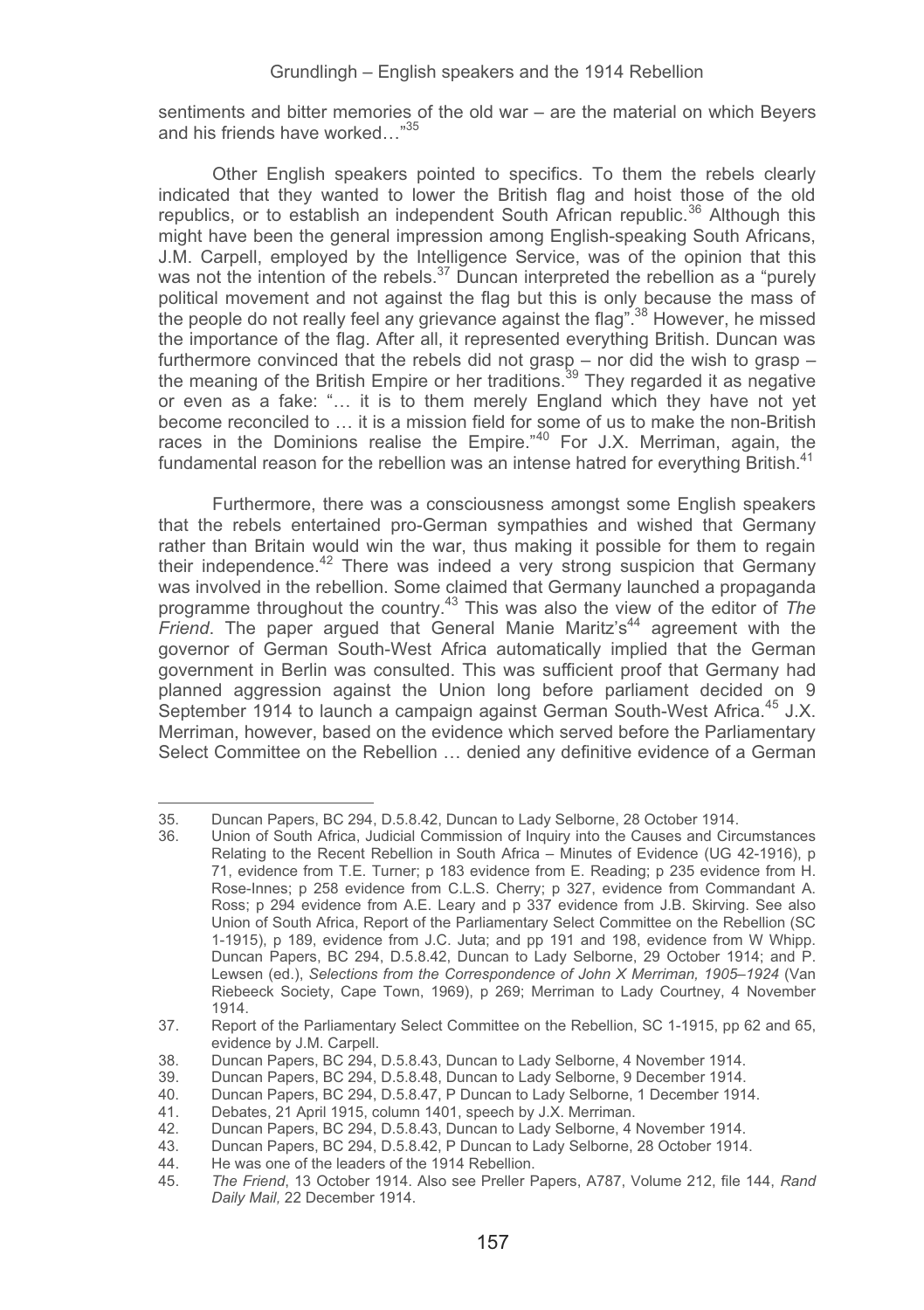propaganda campaign.<sup>46</sup> Be that as it may, some English speakers supported the idea that the mere possibility of German help and moral support was an additional reason for the rebellion.

Opposition to the actions of Botha and his government was also raised as another reason for the rebellion. According to Duncan, some Afrikaans speakers had already contemplated a rebellion when they discovered that Botha and Smuts had pledged their unquestionable loyalty to the British Empire. The rebels might have thought that Botha was only paying lip service to the British Empire and would break the imperial ties once the time was ripe: "But lately they have come to realise that Botha does not mean to do anything of that sort and that he has accepted the imperial connection as final … That has turned them into bitter enemies of Botha and Smuts."47

Similar views were expressed before the Select Committee. The Afrikaner rebels wanted to get rid of what was to them a *verengelste* (anglicised) Botha.<sup>48</sup> Some English speakers even held the view that the political jealousy of J.B.M. Hertzog<sup>49</sup> against Botha was at the root of the rebellion.<sup>50</sup>

In addition, the English speakers were aware that there were other less pronounced, but nevertheless important reasons for some rebels. In his evidence before the Judicial Commission of Enquiry, H.T. Watkins, a member of parliament, claimed that there was a real fear amongst the rebels that they might, according to the provisions of the Defence Act, become British soldiers in service of the British government. General J.H. de la Rey<sup>51</sup> had already warned the burghers about this possibility in November 1913. Consequently he urged them not to sign the service  $n$ ath<sup>52</sup>

In another attempt to understand the reasons behind the 1914 Rebellion, Duncan, acutely aware of the prevailing agricultural circumstances and that most of the rebels were farmers, wrote to Lady Selborne, pointing out that the current drought had been devastating for the burghers:

The long drought in the Free State has turned a great part of the Province into a desert and many of the people are ruined. That will help to swell old de Wet's commandos and his personal influence with them is very great."

<sup>46.</sup> Debates, 2 April 1915, column 1400–1401, speech by J.X. Merriman.<br>47 Duncan Papers, BC 294, D.5.8.43. Duncan to Lady Selborne, 4

<sup>47.</sup> Duncan Papers, BC 294, D.5.8.43, Duncan to Lady Selborne, 4 November 1914. E Reading raised a similar view before the Judicial Commission of Inquiry, UG 42-1916, p 183, evidence from E. Reading.

<sup>48.</sup> Report of the Parliamentary Select Committee, SC 1-1915, pp 62 and 65, evidence by J.M. Carpell; pp 190 and 196, evidence by W. Whipp; Duncan Papers, BC 294, D.5.8.42, Duncan to Lady Selborne, 28 October 1914; and R.K. Cope, *Comrade Bill. The Life and Times of WH Andrews, Workers' Leader* (Stewart Printers, Cape Town, c1944), p 155.

<sup>49.</sup> Before the 1914 Rebellion, he was a member of the Botha cabinet as Minister of Justice and Native Affairs.

<sup>50.</sup> Lewsen, *Selections from the Correspondence of John X Merrimann,* p 269, Merriman to Lady Courtney, 4 November 1914.

<sup>51.</sup> Before the 1914 Rebellion, he was a member of the newly established Defence Council.<br>52. Indicial Commission of Inquiry JJG 42-16, np. 251–252. Evidence from Cantain H

<sup>52.</sup> Judicial Commission of Inquiry, UG 42-16, pp 251–252, Evidence from Captain H.T. Watkins.

<sup>53.</sup> Duncan Papers, BC 294, D.5.8.42, Duncan to Lady Selborne, 28 October 1914.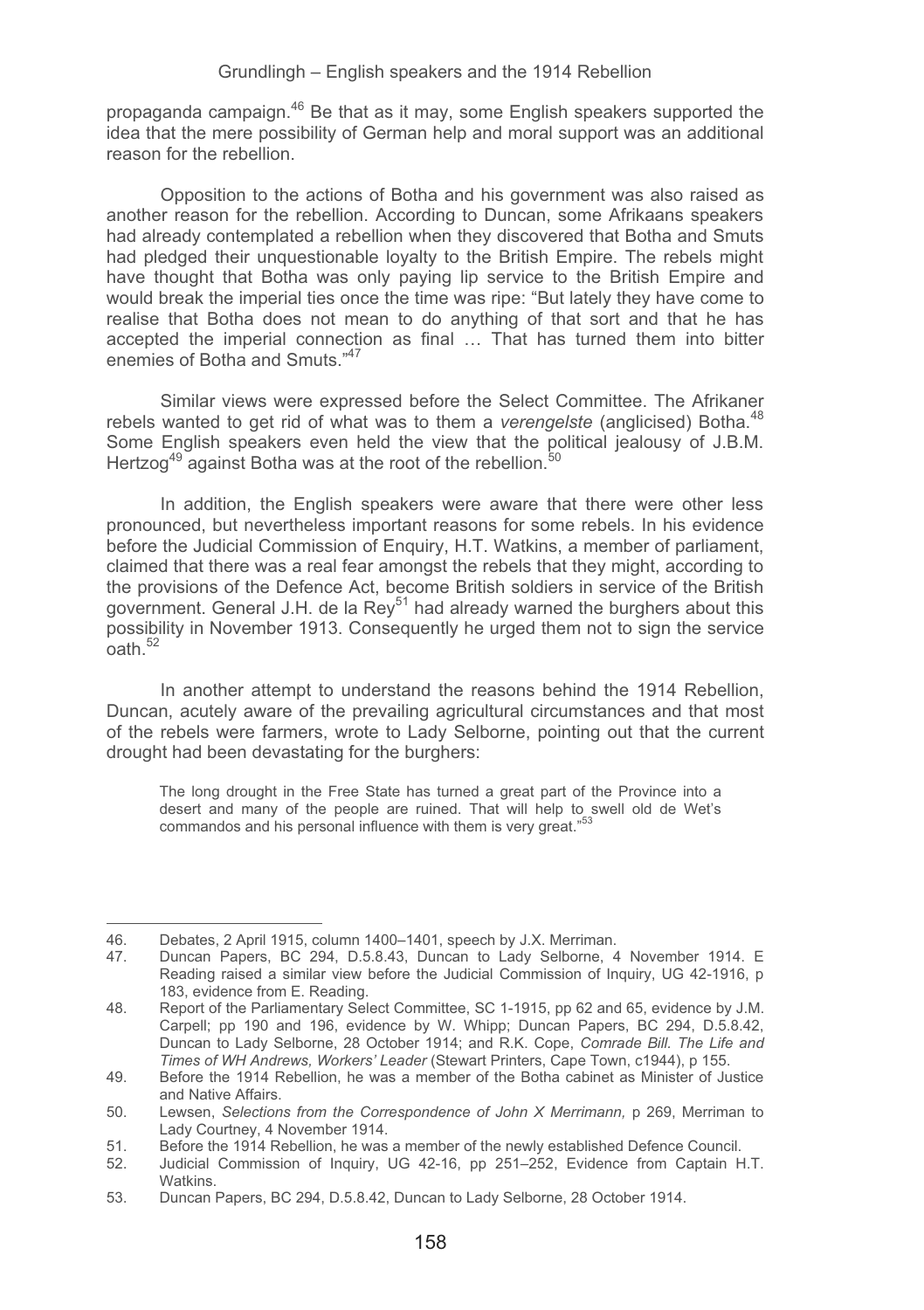Duncan went on to argue that this might well have made the burghers reckless because they had lost what little they had and "rebellion does not seem such a serious thing to desperate men."<sup>54</sup>

In addition, in his attempt to understand the minds of the rebels, Duncan wrote rather patronisingly that the rebels had been obliged to adapt to many political changes since the South African War. He had hardly restored his own farm and stock when he had to accept the notion of "responsible government", the British parliamentary system and party politics, and the formation of the Union:

He [the burgher] has been dragged rather breathlessly through all this while the men whom he had followed into it and who understood what had been happening were too busy or too indifferent to him to be careful about showing him his way … anything that led away from the old paths was wrong.<sup>5</sup>

#### **The role of Afrikaner military and political leaders**

The role of military and political leaders was another important dimension in the thinking of English-speaking South Africans about the causes of the 1914 Rebellion. The first sign of dissatisfaction among some Afrikaans speakers was the surprise resignation on 15 September 1914 of C.F. Beyers, barely a month after Britain had declared war on Germany. English speakers were outraged and shocked, accusing him of treason.<sup>56</sup> Judge T. Graham wrote to H. Rose-Innes, the chief justice of South Africa: "The news of De Wet's and Beyers' defection came as a great shock to this community … I thought that Beyers was too well educated to play the traitor in this fashion."<sup>57</sup>

Allegedly Beyers claimed that South Africa's intention to take steps against German South-West Africa was unlawful because the Germans had not attacked South Africa. English speakers dismissed this viewpoint. The British Empire was involved in a war against Germany. Because South Africa was a part of the empire former and German South-West Africa part of Germany, they were both (on their respective sides) also involved in the war. For English South Africans it would be a poor strategy to wait for the enemy to cross the border into South Africa before they responded.<sup>58</sup>

Beyers's decision baffled them. Two weeks before his resignation, at a citizen force meeting at Booyens, Johannesburg, Beyers still expressed the conviction that it was a soldier's duty to carry out orders irrespective of whether or not he agreed with these orders. Therefore, if the Union was to be attacked, Boer and Brit would defend the country side-by-side.59 *The Cape Argus* lauded his speech and believed that this would bring the two language groups closer sooner rather than later.<sup>60</sup> When Beyers resigned he still reiterated the point he had made

<sup>54.</sup> Duncan Papers, BC 294, D.5.8.48, Duncan to Lady Selborne, 9 December 1914.

<sup>55.</sup> Duncan Papers, BC 294, D.5.9.11, Duncan to Lady Selborne, 18 March 1915.

<sup>56.</sup> Duncan Papers, BC 294, D.5.8.43, Duncan to Lady Selborne, 4 November, 1914**.**

<sup>57.</sup> South African National Library, Sir J. Rose-Innes Papers (hereafter Rose-Innes Papers), no 538, T. Graham to J. Rose-Innes, 21 October 1914. Also compare NASA, A1, J.C. Smuts Papers, (hereafter Smuts Papers) File 190, no. 102, L. Phillips to Smuts, 24 September 1914.

<sup>58</sup>*. The Friend*, 22 September 1914.

<sup>59</sup>*. The Star*, 31 August 1914.

<sup>60</sup>*. The Cape Argus*, 31 August 1914.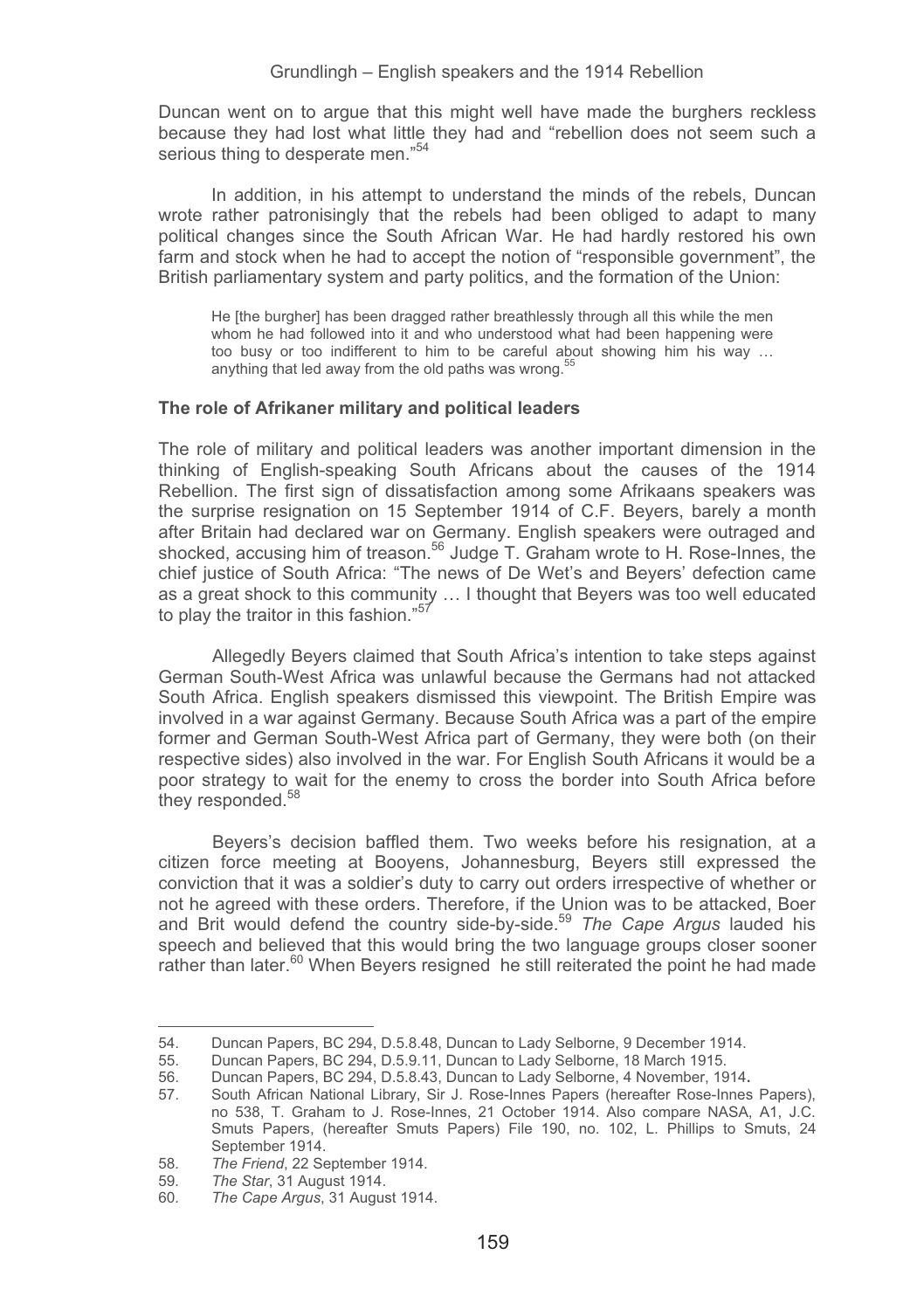at Booyens. The editor of *The Friend* was quick to point out the contradiction, accusing him of "trimming his sails to the wind"<sup>61</sup>

Beyers's actions unleashed a huge hate campaign against him. The strategy was to ignore him and to pretend that he had not resigned. According to the editor of the *Pretoria News:*

The English press treat him with the contempt he deserves. The Government have declined to give him the notoriety that he would pursue; they prefer that he should seek that oblivion which his conscience and the contempt of his fellowmen may grant him.

This viewpoint reverberated throughout parliament. For MPs such as Thomas Smartt and E. Nathan, the former respect they had for Beyers now changed into scorn.<sup>63</sup>

The ignominious death of Beyers provoked little compassion among the ranks of English speakers. To many of them he deserved what had befallen him and it would be wrong to present him as a martyr.<sup>64</sup> Nevertheless, *The Cape Argus* took another, more sympathetic view. The newspaper mourned the fact that a man with so many exceptional talents, respected by both English and Afrikaans speakers, had become a traitor.  $65$ 

Earlier, *The Star* had regretted De Wet's resignation from the Union Defence Board in January 1913. After all, his appointment had carried general approval because he was universally acclaimed as an excellent soldier and according to the paper, had declared himself eager to support the interests of both language groups.<sup>66</sup> However, when it became known that De Wet was one of the leaders of the rebellion, the attitude of English speakers changed radically. *The Friend* launched a sharp attack against him: "Two months ago the name of Gen. C de Wet, patriot and warrior, was an honoured one throughout South Africa and the world generally. Today the patriot is a rebel and the warrior a handsupper  $\cdots$ <sup>67</sup>

English-speaking South Africans attacked De Wet from various angles: He was uninformed;<sup>68</sup> his followers were scared of him<sup>69</sup> and he threatened the country with a new kind of terror.<sup>70</sup> Furthermore, they blamed him for again raising issues that had already been solved in 1902 – for English speakers at least. He had now painted himself into a corner.<sup>71</sup> Duncan wrote that many Afrikaners

--------------------

-----------------------------

65*. The Cape Argus*, 9 December 1914.

<sup>-</sup>---------61*. The Friend,* 27 October 1914.

<sup>62.</sup> Preller Papers, A 787, Volume 263, file 86, *Pretoria News*, 23 September 1914.

<sup>63.</sup> Debates, 12 March 1915, column 331, speech by T.W. Smartt; and 12 March 1915, column 343, Speech by E. Nathan.

<sup>64</sup>*. The Friend*, 10 December 1914, quotes from *Transvaal Leader; Rand Daily Mail; The Star*  and *Pretoria News,* 9 December 1914.

<sup>66</sup>*. The Star*, 9 January 1913.

<sup>67</sup>*. The Friend*, 4 December 1914. "Handsupper" became a derogatory term used against Afrikaners who laid down their arms during the South African War. It is quite significant that the English speakers used the same term to describe De Wet's decision to take up arms against the government. An explanation for this could be that he was now seen as betraying the cause of establishing a unified South Africa.

<sup>68.</sup> L.E. Neame, *General Hertzog* (London, undated) p 174.

<sup>69.</sup> NASA, Archive of the Prime Minister (hereafter PM), 1/1/149**,** J.M. Taylor to the acting private secretary of the Prime Minister, 9 November 1914.

<sup>70.</sup> Debates, 8 March 1915, column 190, speech by H. Burton.

<sup>71.</sup> Rose-Innes Papers, no 535, Duncan to Rose-Innes, 23 October 1914.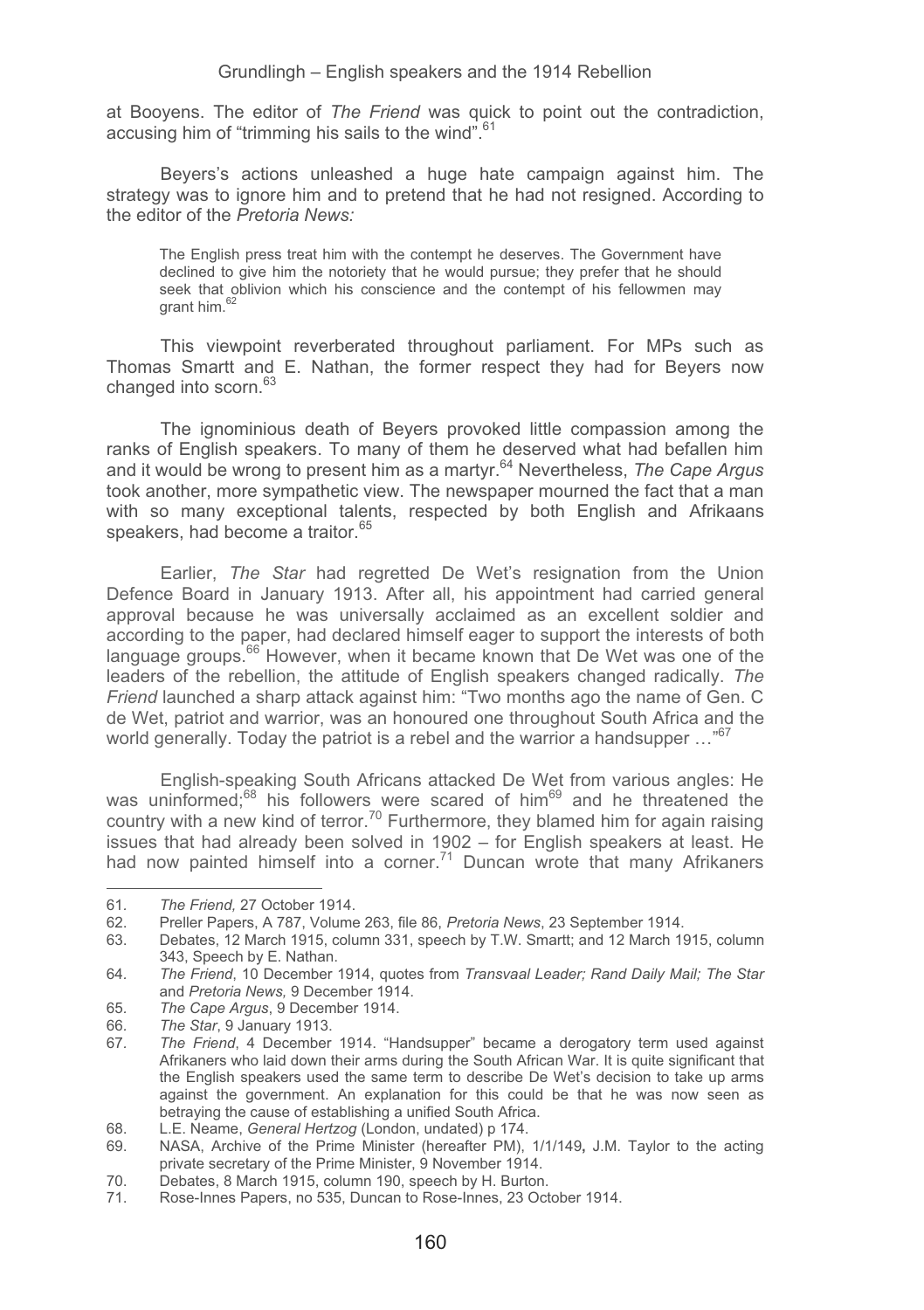though he had lost his balance.<sup>72</sup> De Wet's ostensible indignation about the decision to invade German South West Africa was rejected but also seen as a smoke-screen for the real reason for the 1914 Rebellion – the declaration of a republic.<sup>73</sup>

The condemnation that was meted out on General Manie Maritz, the other prominent leader of the rebellion, was vehement. *The Cape Times* accused him of being a mercenary fighting for the Germans. He was accused of deceiving his followers and persuading them to commit treason.<sup>74</sup> English-speaking parliamentarians castigated him. Thus M. Kentridge maintained that he was a traitor bent on a coup,  $\frac{75}{10}$  while Merriman described him as a kind of anachronism: "Maritz lived out of his country. He should have been on a pirate ship …"76 Sir David Harris also demolished him, describing him as "the most despicable character who had disgraced this earth since the Christian era".<sup>77</sup>

Duncan, conscious of the assumed close bond between Maritz and Hertzog, was very curious about the latter's take on Maritz's actions: "But what is interesting now is to see if Hertzog and his family will disown Maritz. Hitherto they have been silent."<sup>78</sup>

It indeed seems as if Hertzog had to bear the brunt of English speakers' attack. Some were convinced that Hertzog should take primary and moral responsibility for this "national calamity",79 loss of lives and property, and the commensurate suffering.<sup>80</sup>

According to this view, Hertzog spread anti-British sentiments and thereby deceived many of his followers. Hertzog's speeches not only had the potential to lead to a catastrophe – this was exactly what happened.<sup>81</sup> Although Merriman did not accuse Hertzog of any specific role, he alleged that he had delivered "the most foolish and most injudicious speeches" with the intention "to do a great deal of harm" by stirring up feelings, i.e. causing the rebellion. Once this was done, he neglected his duty and did not do what he could to put out the fire.<sup>82</sup> Duncan wrote to Lady Selborne that De Wet was livid with Hertzog who should have looked after the political matters of the rebellion, "but has kept his own skin out of danger and let the others embark on a hopeless struggle". 83

The agitation against Hertzog reached fever pitch in the House of Assembly. In a melodramatic speech, W. Quinn lambasted Hertzog:

I would like to shoot the member for Smithfield [Hertzog], but he will never be shot; he's quite safe, he works in the dark … You can't shoot men in the dark … a man

---------------------

---------------------------------

<sup>72.</sup> Duncan Papers, BC 294, D.5.8.46, Duncan to Lady Selborne, 23 November 1914.<br>73. The Friend. 6 November 1914.

<sup>-</sup>----73*. The Friend*, 6 November 1914.

<sup>74</sup>*. The Cape Times* as quoted in *The Friend*, 16 October 1914.

Debates. 8 March 1915, column 158, speech by M. Kentridge.

<sup>76.</sup> Debates, 10 March 1915, column 251, speech by J.X. Merriman.

<sup>77.</sup> Debates, 17 March 1915, column 442, speech by D. Harris.

<sup>78.</sup> Duncan Papers, BC 294, D.5.8.40, Duncan to Lady Selborne, 14 October 1914.

<sup>79.</sup> Debates, 8 March 1915, column 163, speech by E.H. Walton. Debates; 8 March 1915, column 163, speech by E.H. Walton; 8 March 1915, column 192, speech by H. Burton and 11 March 1915, column 278, speech by W. Rockey.

<sup>81.</sup> Debates, 8 March 1915, column 188, speech by H. Burton.<br>82 Debates, 21 April 1915, columns 1399-1400, speech by J.X

<sup>82.</sup> Debates, 21 April 1915, columns 1399-1400, speech by J.X. Merriman.

<sup>83.</sup> Duncan Papers, BC 294, D.5.8.49, Duncan to Lady Selborne, 22 December 1914.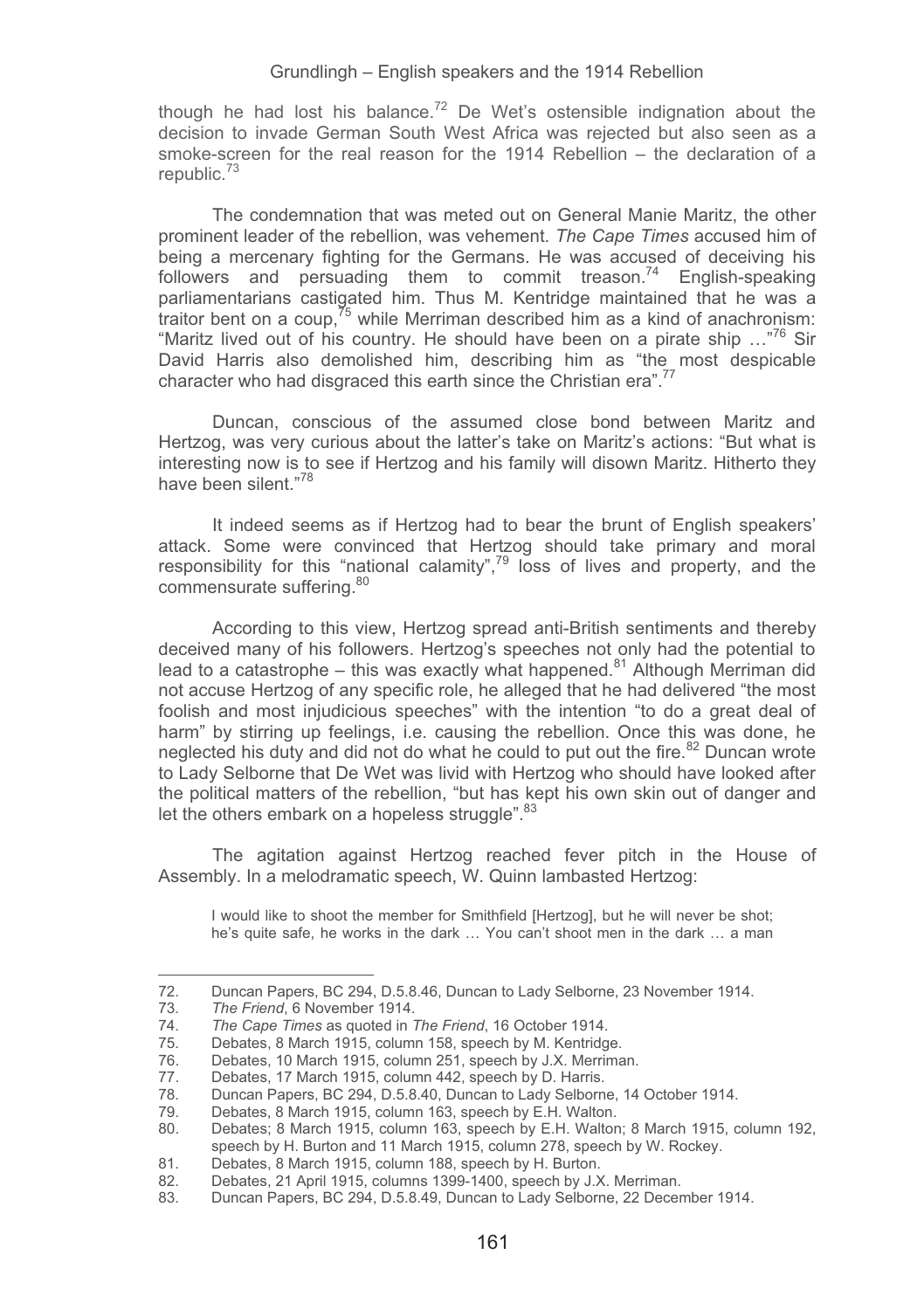who sits at home in safety and allows his dupes to be shot and then speaks in this House – why it is a waste of time to talk about him. $84$ 

Hertzog's silence on this matter was incomprehensible to English speakers. Why did he not dissociate himself openly from the rebellion and thereby also distance himself from any German intrigue or an attempted coup d'état?<sup>85</sup> H.A. Oliver lamented the fact that "[t]here was a time when the honorary member of Smithfield could go about the country making speeches, and yet when he might have averted a serious disaster and saved much loss of life, he remained silent".<sup>86</sup>

Some held the view that if Hertzog had simply released a statement that he did not support the rebellion, there would not even have been one. Irrespective of whether the government was right or wrong in its decisions on entering the war on Britain's behalf, he could have condemned the rebellion as an unlawful action.<sup>87</sup> For the editor of *The Star*, "Hertzog preferred an uncomfortable position on the fence rather than strengthening the hands of the Government in a time of national crisis".<sup>88</sup>

By not speaking out and taking action acting against the rebels, Hertzog not only missed a golden opportunity to prevent the rebellion but he also created the impression that he was in cahoots with them. Duncan expected that Hertzog would condemn Maritz's actions but he did no such thing.<sup>89</sup> In a letter a week later to Lady Selborne, he expressed his frustration thus: "Hertzog as usual is issuing oracular statements which no one understands and offers his services to the Govt. 'to avoid the shedding of blood' but does not say in which capacity and does not disown the rebels."90

*The Friend's* argument was that Article 4 of the National Party's programme clearly stated that it recognised its commitment to the British Empire. After all, during the 1913–1914 mine workers' strike it had clearly stated that it was the duty of every citizen to support the government to maintain law and order. If this was indeed Hertzog's point of view, then surely it should also have applied to the rebellion.

There seems to be a wide difference in principle between the Gen. Hertzog of January last and the General Hertzog of nine months later. We prefer the Hertzog of January. The one of the present day has incurred a very heavy moral responsibility by remaining silent upon what nine months earlier he rightly declared to be a first essential of all true governments.<sup>91</sup>

Clearly English speakers did not understand the political underpinnings of these events: the First World War changed the South African political landscape which meant a shift in loyalties and priorities. Nevertheless, Hertzog's lack of action to limit or even curtail the actions of the rebels, gave rise to hatred amongst the English speakers against him.

<sup>-</sup>-84. Debates, 5 March 1915, column 146, speech by J.W. Quinn.<br>85. Debates, 17 March 1915, column 459, speech by P.A. Silum.

<sup>85.</sup> Debates, 17 March 1915, column 459, speech by P.A. Silurn.<br>86. Debates, 10 March 1915, column 270 speech by H.A. Olivier

<sup>86.</sup> Debates, 10 March 1915, column 270 speech by H.A. Olivier. Also see Debates, 15 March 1915, column 353, speech by T. Watt.

<sup>87.</sup> Debates, 8 March 1915, column 163, speech by E.H. Walton; 8 March 1915, column 192, speech by H. Burton and 10 March 1915, column 240, speech by W.B. Madeley.

<sup>88</sup>*. The Star*, 20 October 1914.

<sup>89.</sup> Duncan Papers, BC 294, D.5.8.40, Duncan to Lady Selborne, 14 October 1914.

<sup>90.</sup> Duncan Papers, BC 294, D.5.8.43, Duncan to Lady Selborne, 4 November 1914.<br>91 The Friend 7 January 1915

<sup>91</sup>*. The Friend*, 7 January 1915.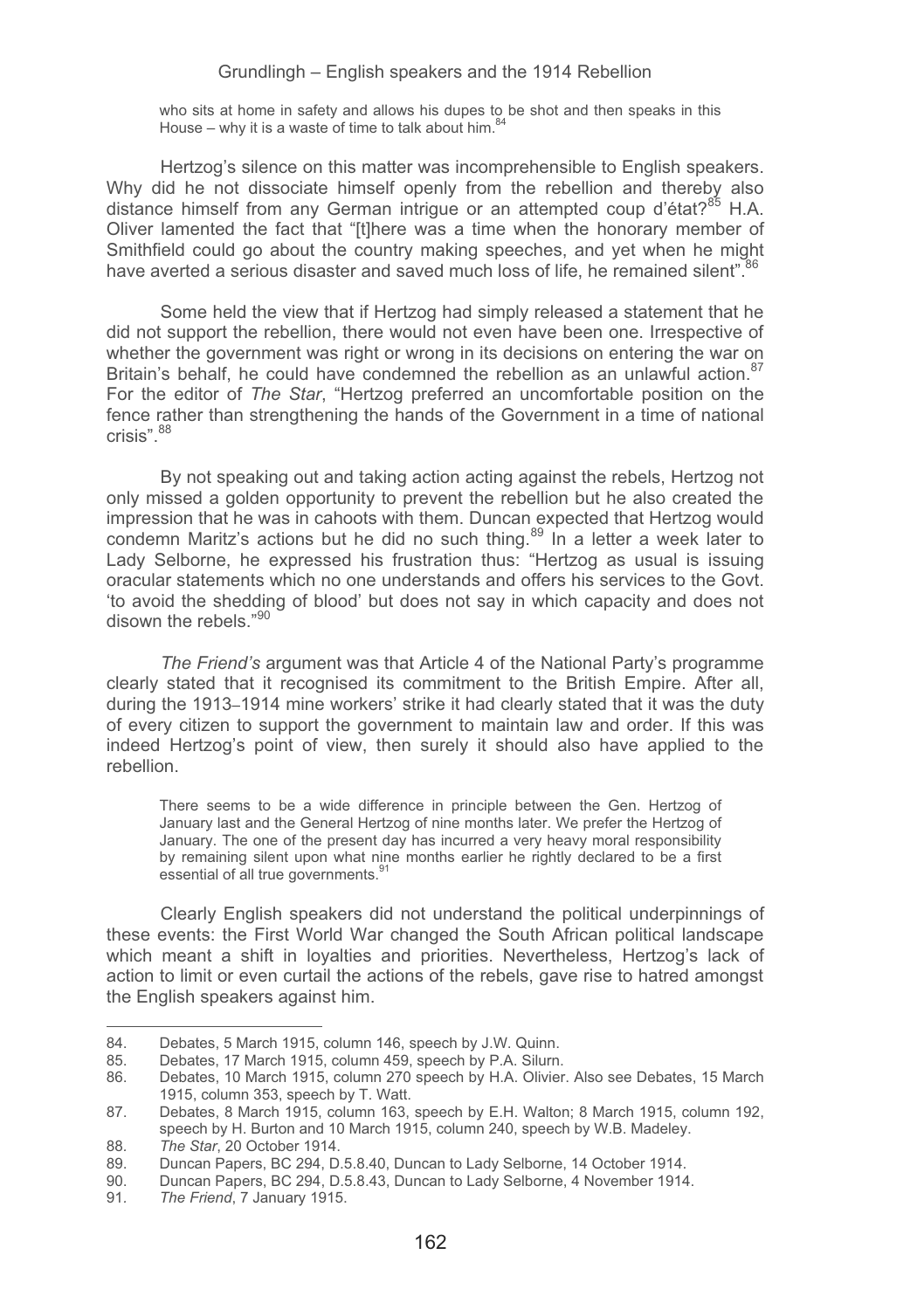Likewise, English-speaking South Africans were baffled by the silence of the revered ex-president of the Orange Free State, M.T. Steyn. After all, he was still very influential among Afrikaners, yet did not openly voice his rejection of the rebellion either. According to *The Friend*, Steyn's silence in the rural areas was interpreted as an endorsement of the 1914 Rebellion.<sup>92</sup> E.H. Walton believed that strong opposition against the rebellion by such an important leader would have led to its coming to naught:

On several occasions De Wet was asked by the burghers, "Where are Hertzog and Steyn?" and in every case the answer given by De Wet was, "Hertzog and Steyn are with us". If these two names had not been used, the burghers would have gone home.<sup>93</sup>

In similar vein Merriman blamed Steyn that he did not act during the crisis caused by the rebellion as was expected of him.<sup>94</sup> He thought that "... it would be a moment of true patriotism were you [Steyn] to come forward as the *pater patriae*  at this supreme moment*.*" 95 However, his appeal to use his influence to check the unrest came to naught. It also ended years of correspondence.<sup>96</sup>

Other letters to Steyn requested that he try to convince the rebels to change their minds. The nation was being misled by German henchmen who were convincing them that their leaders supported the rebellion. Only Steyn could change and/or correct this perception, so that the honour and integrity of the country could be upheld.<sup>97</sup>

For Duncan, the actions of the military leaders, the inaction of the political leaders and the gullibility of their followers created fertile ground for the burghers to support the uprising. From a clearly preconceived and prejudiced angle he wrote: "The Boer as you know – the backveld one – is very ill informed as to what is going on and very easily led by those whom he has been accustomed to follow."<sup>98</sup>

In stark contrast with the condemnation they heaped on the leaders of the rebellion, English speakers only had praise for Botha and Smuts for their leadership and suppression of the rebellion.<sup>99</sup> Botha stepped up to the challenge by putting his political career in jeopardy to keep his promise to defend the British flag and thus save South Africa from political anarchy. Moreover, South Africans were indebted to him for his decision to take command of the Union Defence Force, as well as the speed and manner in which he snuffed out the rebellion. The

--------------------

------------------------------

<sup>-</sup>--------92*. The Friend*, 27 October 1914.

<sup>93.</sup> Debates, 8 March 1915, columns 163–164, speech by E.H. Walton.<br>94. Rose-Innes Papers. no. 533. J.X. Merriman to J. Rose-Innes. 20 Oc

<sup>94.</sup> Rose-Innes Papers, no. 533, J.X. Merriman to J. Rose-Innes, 20 October 1914.<br>95. P.M. Laurence, *The Life of John Xavier Merriman (Constable London 1930)* n

<sup>95.</sup> P.M. Laurence, *The Life of John Xavier Merriman* (Constable, London, 1930) pp 355–356. Also see Smuts Papers, Volume 190, no. 95, J.X .Merriman to Smuts, 29 November 1914.

<sup>96.</sup> P. Lewsen, *John X Merriman: Paradoxical South African Statesman* (Yale University Press, New Haven and London, 1982), p 368.

<sup>97</sup>*. The Star*, 15 October 1914, Open letter from Senator W.K. Tucker to ex-president M.T. Steyn. See also Free State Provincial Archive, M.T. Steyn Collection, A 156, M.W. MacKenzie to Steyn, 25 September 1914.

<sup>98.</sup> Duncan Papers, BC 294, D.5.8.39, Duncan to Lady Selborne, 6 October 1914.

Duncan Papers, BC 294, D.5.8.46, Duncan to Lady Selborne, 23 November 1914. Also see Lambert, "Britishness, South Africanness and the First World War", p 289.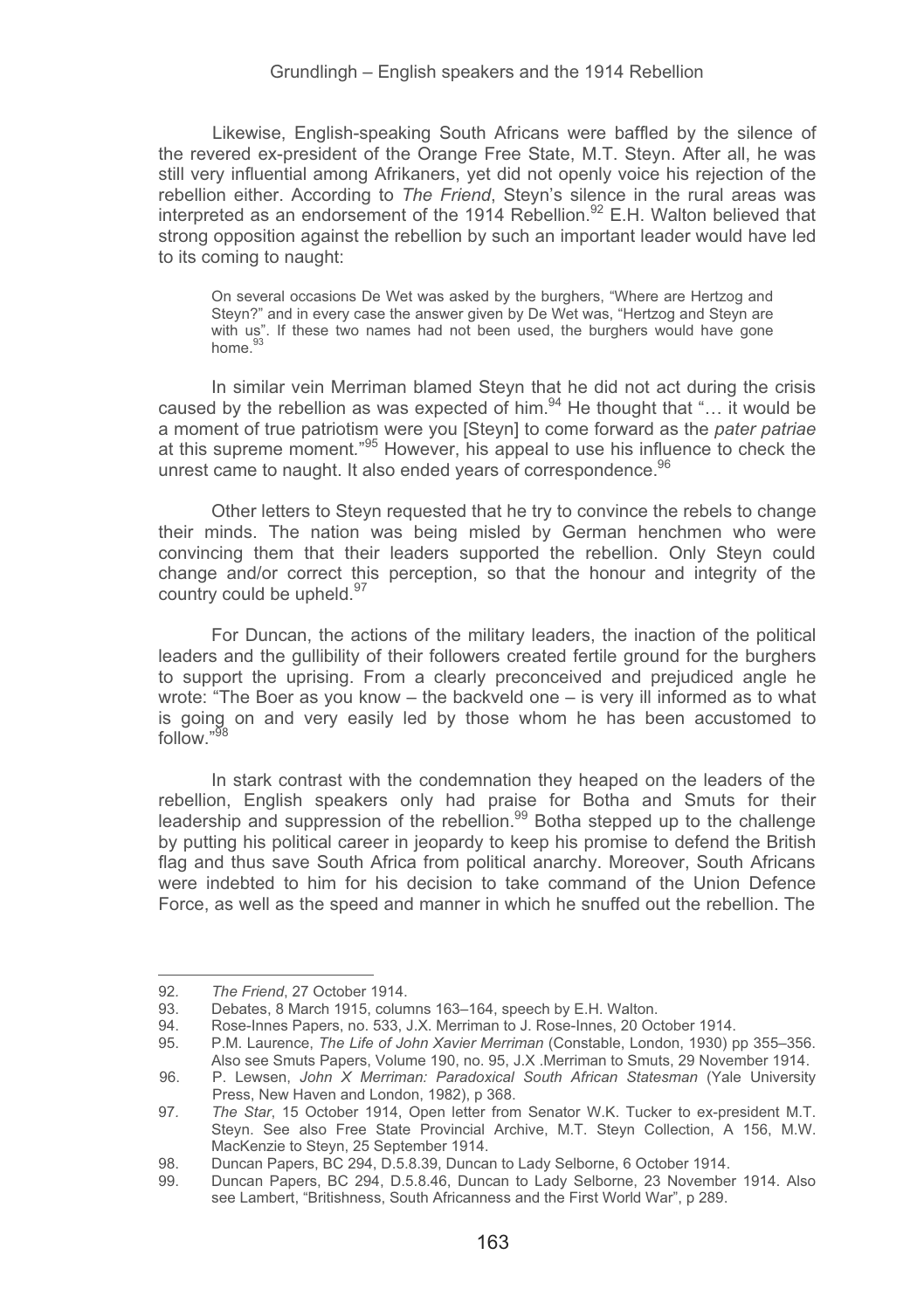enthusiastic support was widespread.<sup>100</sup> Some English speakers even thought that his suppression of the rebellion was an act of penance on behalf of his people.<sup>101</sup> It was clear that carrying out his duty was more important to him than popularity amongst his people. $10^{2}$ 

Although Botha could have used English speakers to help him suppress the rebellion, he tried to minimise conflict between the two groups by using the commandos to crush the rebels. According to Duncan, this decision was driven by the realisation that it would be too risky to use English-speaking South Africans. It would only have led to further polarisation between the two language groups. This decision had a huge positive impact on the view of English speakers.<sup>103</sup> The editor of *The Friend* expressed his reaction:

What will have a greater effect upon the disaffected parts of the country than the capture of the leaders, is the appearance everywhere of Government commandos in strong force, and, what is still more convincing, under Dutch-speaking commanders … These things are better than columns of Parliamentary oratory in disillusioning the misguided men who have taken up arms against the Government.<sup>10</sup>

### **Penalties and sentences**

English-speaking South Africans regarded Botha's handling of the 1914 Rebellion with reverence: "… a very great deal depends on Botha. If anything happened to him the future would be very uncertain".<sup>105</sup> This convinced them that he would he would likewise deal judiciously with the thorny issue of penalties for the rebels. Some English speakers in parliament gave him unlimited powers.106 *The Star* similarly expressed this sentiment:

General Botha has handled the problem of unexampled delicacy with such consummate skill and tact that we consider it would be churlish in the extreme, even unpatriotic, to say or do anything which might weaken his hand and play into those of the enemy by bickering and carping criticism over non-essentials or side issues.<sup>107</sup>

There were two factions among English speakers on the penalties to be meted out to the rebels: the moderates and the extremists. On the one hand, some openly accused the rebels of deceit: they were traitors who intimidated lawabiding citizens and robbed traders and farmers. This larceny on their part came at a huge loss of money and lives and was likely to put back agricultural and industrial development by at least a century.108 Merriman unequivocally regarded the rebels as thieves who were unashamedly masquerading as patriots:

<sup>100</sup>*. The Friend*, 11 December 1914; *The Star*, 12 October 1914; and Debates, 11 March 1915, column 305, speech by A. Woolls-Sampson; and 17 March 1915 column 444, speech by H. Wiltshire.

<sup>101.</sup> Debates, 11 March 1915, column 305, speech by A. Woolls-Sampson.

<sup>102.</sup> Smuts Papers, Volume 190, no. 93, J.X. Merriman to Smuts, 16 November 1914.

Duncan Papers, Duncan to Lady Selborne, 28 October 1914.

<sup>104</sup>*. The Friend*, 9 December 1914.

<sup>105.</sup> Duncan Papers, BC 294, D.5.8.42, Duncan to Lady Selborne, 28 October 1914.

<sup>106.</sup> Debates, 10 March 1915, column 268, speech by T. Orr; 10 March 1915 column 268, speech by H.A. Oliver and 11 March 1915, speech by A. Woolls-Samson**;** PM 1/1/476, C.P. Crewe to Botha, 10 December 1914; *The Cape Argus*, 21 December 1914; and *The Friend*, 13 February 1915.

<sup>107</sup>*. The Star*, 19 January 1915.

<sup>108</sup>*. The Friend*, 11 December 1914 and 26 February 1915; *Sunday Times*, 20 December 1914. See also Preller Papers, Volume 212, file 144, Letter from A Bailey, undated.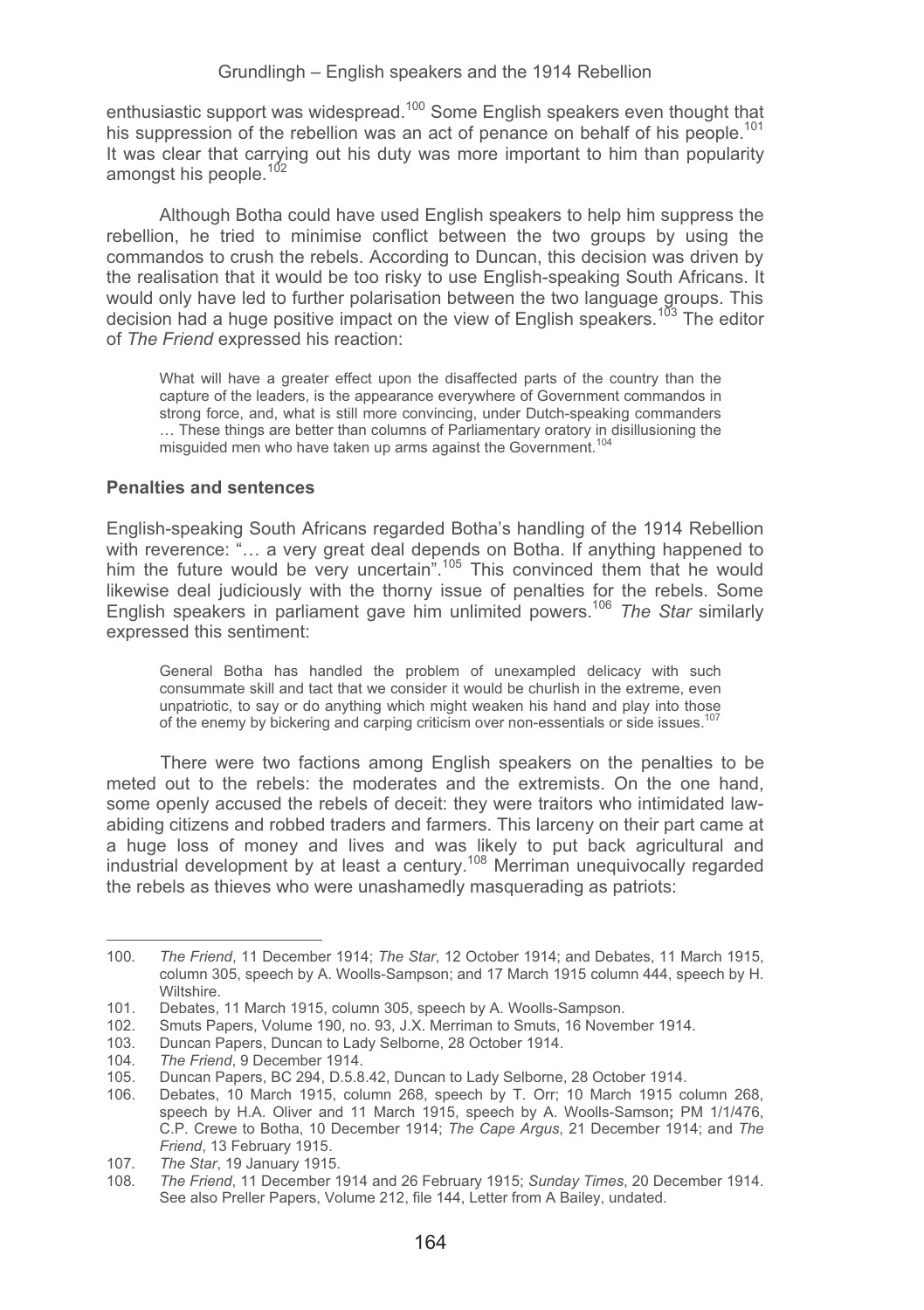If you want to stop what is called "rebellion"… you will stop them much sooner by making a few salient examples of horse stealers, store-brokers and people of that sort … There are hundreds of men … who don't mind being called "rebels". No, they become patriots — which is the last word for a scoundrel.<sup>10</sup>

Likewise, the parliamentarian A. Woolls-Sampson ridiculed the rebels as "needy adventurers" who, as cowards, were quick to plead for mercy, claiming that they were misled.<sup>110</sup> Some parliamentarians were forthright in their support for heavy penalties. Soon after the outbreak of the rebellion, English-speaking Natalians demanded the harshest penalty whilst *The South African News* declared that the whole country would support the government in meting out the severest penalties.111 In the same vein Sir Percy Fitzpatrick condemned the Labour Party's plea for leniency towards the rebels.<sup>112</sup>

In the opinion of some, the penalties to be handed down should not be too lenient for a crime like a rebellion and the death penalty was not too heavy for the rebel officers.<sup>113</sup> For Sir John Geo. Fraser, heavy penalties would act as a deterrent to those who might consider a repeat performance.<sup>114</sup> Merriman's view was that light penalties might have a boomerang effect on the loyalists. He wrote to Smuts that the overwhelming majority of citizens were law-abiding and supported Botha's actions – some against their political conviction. Their feelings should therefore be respected: "These are the very bone and sinew of the future and *undue* leniency may discourage and alienate them."115

Moreover, there were English speakers who fervently complained that the rebels on trial were seen by some as heroes. This created the assumption that high treason was not a serious offence. Courts should not be transformed into "reception rooms in which foolish people can express admiration of them in a manner offensive to loyal citizens".<sup>116</sup>

In addition, the leaders should be severely punished to emphasise the seriousness of the crime and to avert a possible repetition. For J.W. Henderson, it was of paramount importance because some black and Indian people were showing an unusual interest in the rebellion.<sup>117</sup> Likewise J.M .Taylor, town clerk of Johannesburg, made no bones about it:

I am of opinion that the greatest effort should be made… to run De Wet to earth and make an example of him, so that these faint-hearted mortals can see that Botha and the Government will show no mercy to the rebel leaders.<sup>11</sup>

<sup>109.</sup> Debates, 10 March 1915, column 250, speech by J.X. Merriman.

<sup>110.</sup> Debates, 11 March 1915, column 303, speech by A. Woolls-Samson.<br>111. The South African News as quoted from The Star. 13 October 1914.

<sup>111</sup>*. The South African News* as quoted from *The Star*, 13 October 1914.

<sup>112.</sup> A.Duminy and B. Guest, *Interfering in Politics.A Biography of Sir Patrick Fitzpatrick* (Lawry Publishers, Johannesburg, 1987), p 211.

<sup>113.</sup> Debates, 17 March 1915, column 436–437, speech by C. Henwood; column 438, speech by J.C. MacNeillie.

<sup>114.</sup> S.F. Malan, "Die Rol van J. Geo. Fraser in die Vrystaat, 1863–1927", MA thesis, University of the Free State, 1971, p 328; and Debates, 10 March 1915, column 271, speech by H.A. Oliver.

<sup>115.</sup> Smuts Papers, Volume 190, no. 96, J.X. Merriman to Smuts, 15 December 1914.

<sup>116</sup>*. Sunday Times*, 14 February 1915; Preller Collection, A 787, Vol. 155, file 38. *Pretoria News*, 27 February 1915.

<sup>117.</sup> PM 1/1/476**,** J.W. Henderson to Botha, 10 December 1914.

<sup>118.</sup> PM 1/1/476**,** J.M. Taylor to Botha's acting secretary, 9 November 1914.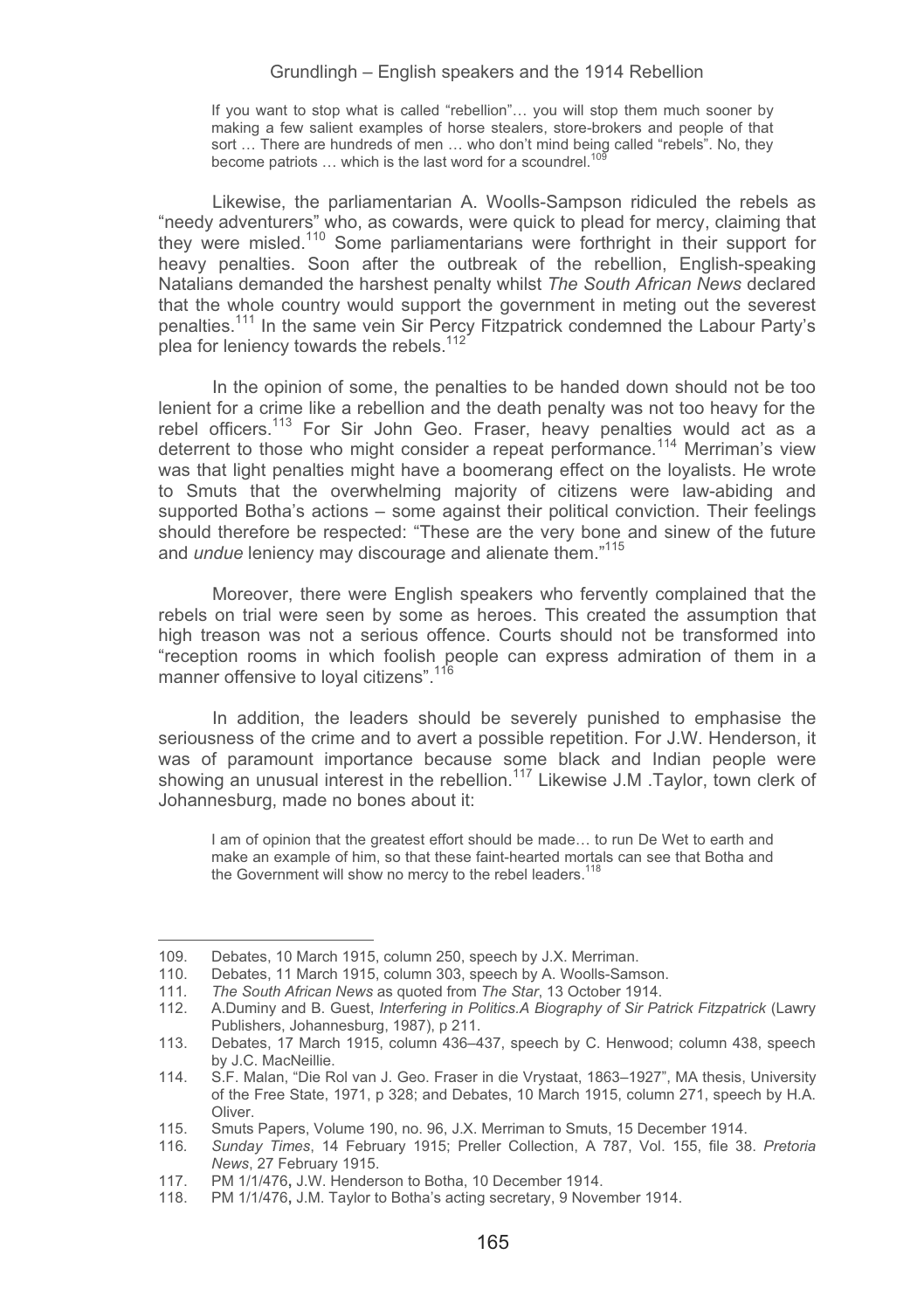Not all English speakers agreed. Newspapers and parliamentarians were adamant that there should be a differentiation between the ordinary rebels and the leaders. The leaders had been guilty of shamelessly misguiding the average citizens and this made their transgression even more objectionable. Therefore they should receive the harshest penalty possible.<sup>119</sup> Those leaders with an officers' rank fell into another category. Not only did they want to overthrow the government but they had committed the worst possible offence of any soldier: defying military discipline. They should therefore be tried by a military court.<sup>120</sup>

A case in point was that of Jopie Fourie. He had upheld the cause of the rebellion whilst still a captain in the Union Defence Force. For English speakers this was totally deplorable. Despite the fact that he was carrying rank in the Union Defence Force and thus should have obeyed and honoured the military code, he used the first opportunity to misuse that trust to carry out a treacherous conspiracy.121 In addition, he rubbed English speakers up the wrong way. During the trial he celebrated his actions, was prepared to pay for the consequences and showed no remorse for what he had done.<sup>122</sup> In short, they considered Fourie to be guilty and deserving of the death penalty.

Such statements indicate a harsh and emotional condemnation of the rebel leaders from the side of most English-speaking South Africans. The rebels transgressed the laws of the land and they neglected to make use of the correct constitutional ways through which to raise their grievances. Hence it was appropriate that they should carry the consequences of their deeds.

Yet there were other voices too. C.P. Crewe supported Botha's "forgive and forget" policy in not demanding a summary penalty. He warned that such action could easily be interpreted as hatred against Afrikaans speakers.<sup>123</sup> He also held the view that although justice should take its course, especially for those who murdered and were traitors, the penalties should be lenient.<sup>124</sup> Thomas Smartt, the leader of the opposition, in an interview with *The Star*, supported this viewpoint, saying: "Leaders, likewise members of Parliament who took the oath to be faithful and bear true allegiance to the King richly deserve punishment, but I have no sympathy with the demand for giving the hangman plenty of work."<sup>125</sup>

From the parliamentary debate on the 1014 Rebellion it can be inferred that some of the English-speaking parliamentarians were generally in favour of the<br>"forgive and forget" policy.<sup>126</sup> By and large they felt that to secure harmony

<sup>119</sup>*. The Friend*, 13 February 1915; *The Star*, 10 December 1914;*Sunday Times*, 20 December 1914; Preller Papers, Volume 212, file 144, Letter from A Bailey, undated; Smuts Papers, Volume 190, no. 97, J.X. Merriman to Smuts, 23 December 1914; PM 1/1/476, C.P. Crewe to Botha, 10 December 1914; Debates, 5 March 1915, column 144, speech by J.W. Quinn; 8 March 2015, column 165, speech by E.H. Walton; 17 March 1915, column 441, speech by D. Harris; and 17 March 1915, column 462, speech by P.A. Silburn.

<sup>120</sup>*. The Friend*, 22 December 1914 and *The Cape Argus,* 21 December 1914.

<sup>121</sup>*. The Star*, 21 December 1914; and Debates, 8 March 1915, column 1, speech by E.H. Walton; and 10 March 1915, column 270, speech by H.A. Oliver.

<sup>122</sup>*. The Cape Argus,* 21 December 1914; and Debates, 8 March 1915, column 163, speech by E.H. Walton.

<sup>123.</sup> Smuts Papers, Volume 190, no. 41, C.P. Crewe to Smuts, 22 December 1914.

<sup>124.</sup> PM 1/1/476, C.P. Crewe to Botha, 10 December 1914.

<sup>125</sup>*. The Star*, 13 February 1915. Also see the Preller Papers, A787, Volume 191, file 94, *Rand Daily Mail*, 19 January 1915.

<sup>126.</sup> Duncan also shared this view. See Duncan Papers, BC 294, D.5.9.9, Duncan to Lady Selborne, 5 March 1915.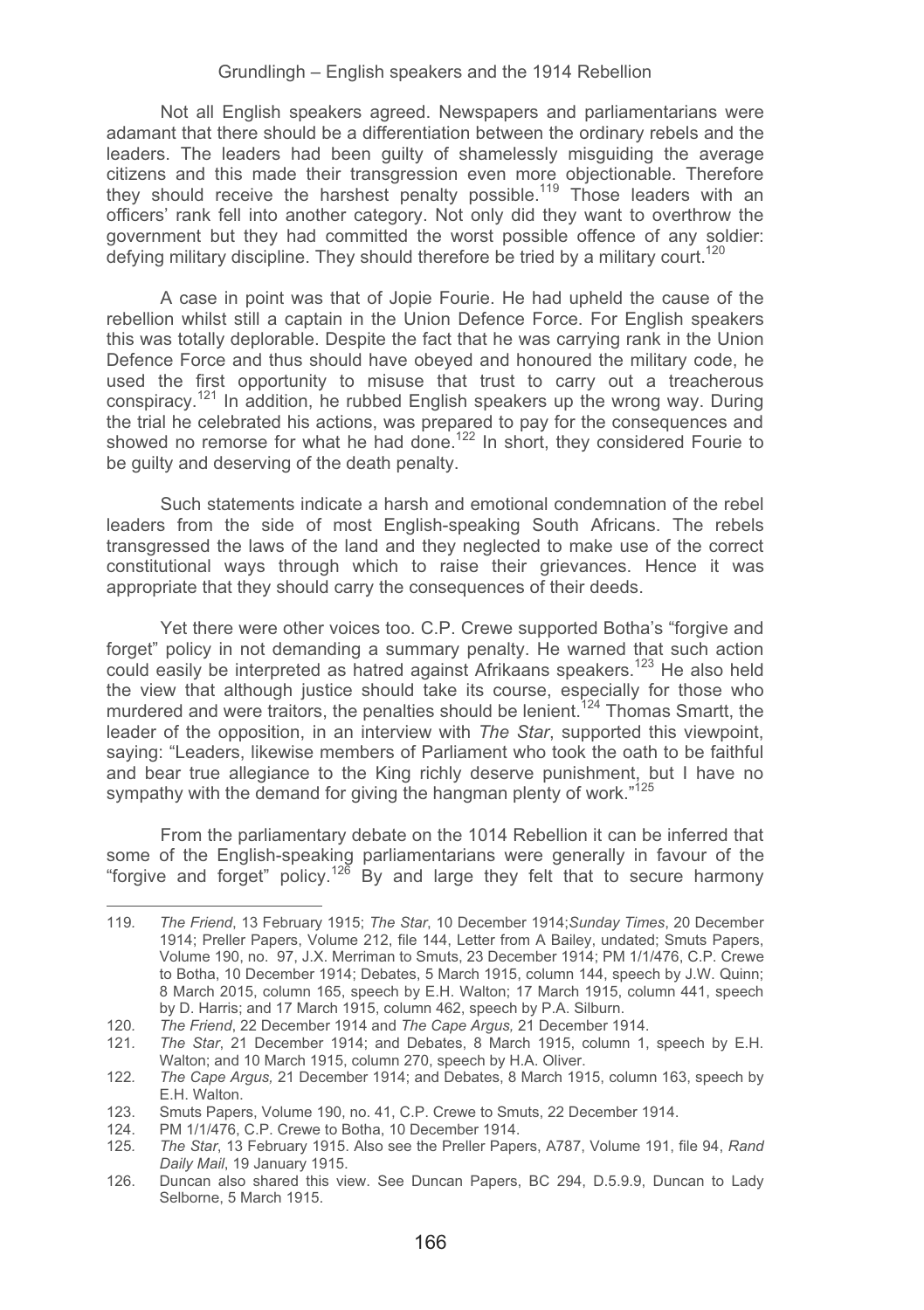between the two language groups, revenge and indiscriminate severity would be imprudent. It could even worsen the volatile situation rather than mend it.<sup>127</sup> Sir David Harris granted that "leniency was not always effective… but he thought it should be tried as a healing factor."<sup>128</sup> E.H. Walton captured the general feeling among the parliamentarians thus: "On behalf of the future peace in South Africa", and as an English-speaking South African, he was not prepared "to urge in this House for harsher measures than the Government were prepared to propose". Whatever his own personal feelings, he was "quite prepared to accept the proposals of the Government".129

Botha's "forgive and forget" policy also meant differentiation between the rebels. English speakers were pleased that the penalties for ordinary rebels were light whilst the leaders would receive comparatively heavy penalties. They argued that the ordinary rebels were misguided by their leaders and joined the rebellion more out of ignorance and due to intimidation. In the words of C.P. Crewe, "the rank and file are more sinned against than sinning".<sup>130</sup> Disloyalty towards the British connection or hatred against the Botha government was not necessarily a factor.131 A. Bailey agreed:

For the rank and file this much [can be said], that many of them were ignorant and were so grossly deceived that they honestly regarded the rebellion as a political demonstration against the Botha government rather than an attempt to break away from the Empire.

However, not everybody shared this view. H. Rockey was of the opinion that not all rebels who joined the rebellion were ignorant. Ninety percent of them knew that what they were doing was illegal and that they could be shot for it. Ignorance was therefore not a reason to let them go scot-free.<sup>133</sup>

Some English-language newspapers interpreted the "forgive and forget" policy as weakness on the part of the government. According to the *Transvaal Leader* there was a fear that treason was to be condoned. The paper continued:

… loyalty was left to be not only its own reward, but the only recompense to people who have stood at the graveside of their friends and to men who have seen a life's industry brought to ruin by a horde of filibusterers and wastrels.<sup>134</sup>

Likewise, the *Pretoria News* highlighted the fact that English speakers had already made enormous sacrifices, shoved aside their political and party differences, dropped their grievances towards Afrikaans speakers and loyally supported the government and now "they acquiesced quite cheerfully in the amazing proposal that the rebellion should be forgotten and the rebels forgiven".<sup>135</sup>

<sup>127.</sup> Debates, 8 March 1915, column 157, speech by T. Boydell; 10 March 1915, column 249 speech by J.X. Merriman; 10 March 1915, column 266, speech by W.H. Andrews; 10 March 1915, column 274, speech by T.Maginess; 11 March 1915, column 313, speech by H.L. Currey; and 17 March 1915, column 445, speech by H. Wiltshire.

<sup>128.</sup> Debates, 17 March 1915, column 441–442, speech by D. Harris.

<sup>129.</sup> Debates, 8 March 1915, column 165, speech by E.H. Walton.

<sup>130.</sup> PM 1/1/476, Crewe to Botha, 10 December 1914.

<sup>131</sup>*. The Star*, 10 December 1914.

<sup>132</sup>*. Sunday Times*, 20 December 1914; and Preller Papers, A787, Volume 212, file 144, Letter from A Bailey, undated.

<sup>133.</sup> Debates, 11 March 1915, column 279, speech by W. Rockey.

<sup>134.</sup> Preller Papers, A 787, Volume 190, file 94, *Transvaal Leader*, 11 December 1914.

<sup>135.</sup> Preller papers, A 787, Volume 155, file 38, *Pretoria News*, 27 February 1915.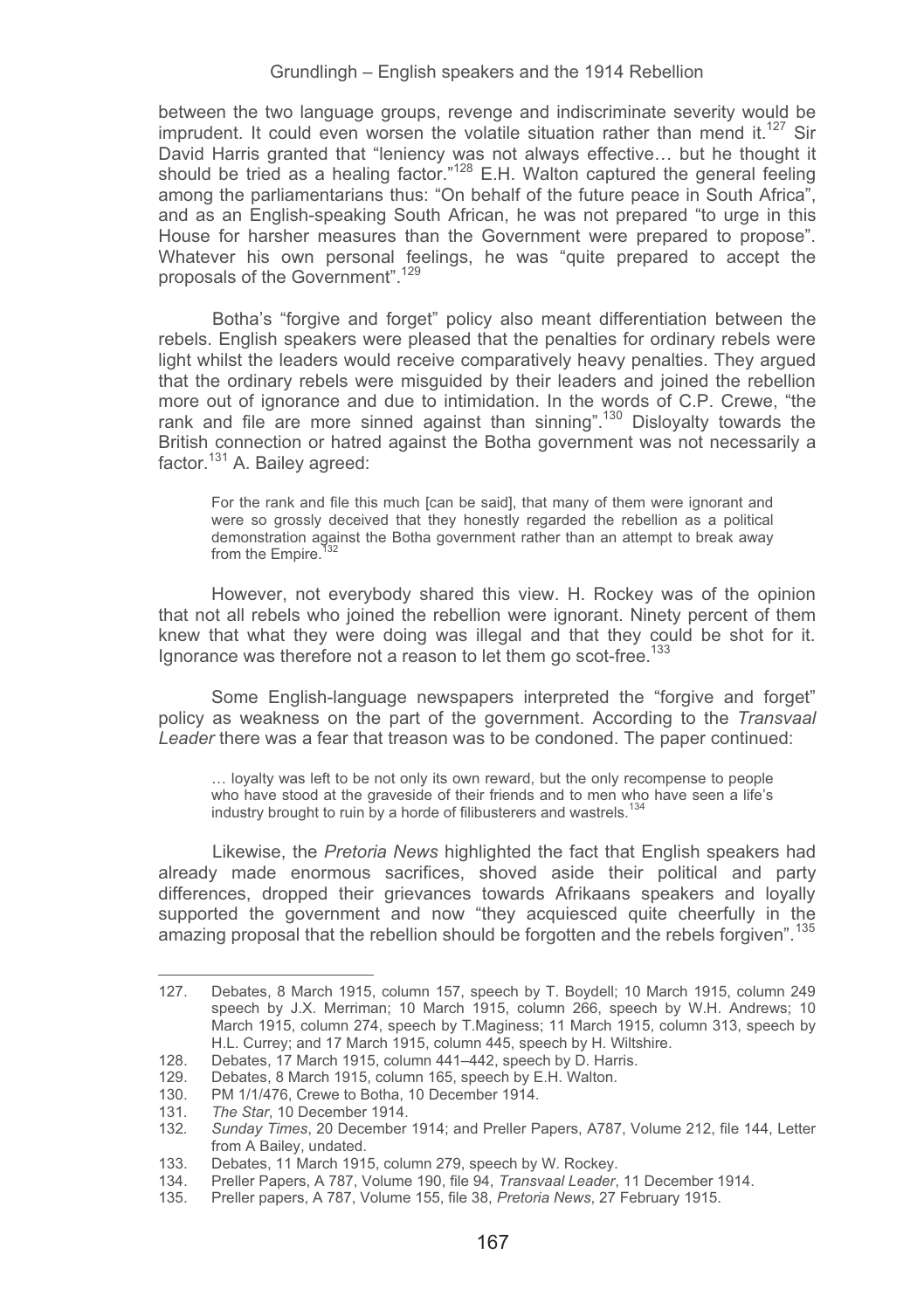Newspapers such as *The Star* and *The Cape Argus* were not as extreme, following a middle-of-the-road approach. These newspapers believed that Botha and Smuts, whilst lenient would ensure that rebellion and anarchy were not regarded as insignificant offences.<sup>136</sup>

Once more, English-speaking South Africans had enormous appreciation for Botha and Smuts. They did not budge despite calls for clemency. This successfully appeased any concern English speakers might have had that the government was not serious about the matter.<sup>137</sup> Hence, they were extremely indignant when some Afrikaans speakers were audacious enough to claim that the responsible government ministers were murderers.<sup>138</sup>

Nevertheless, English South Africans also realised that this must have been a very difficult and sad task for Botha and Smuts. Patrick Duncan wrote:

The government has now faced the supreme test in putting down the rebellion in trying by Court Martial and shooting Fourie … it must have been a hard wrench for the government to confirm this sentence, knowing as they did how long the memory of the Dutch is about these things.139

## **Conclusion**

-----------------------------------------------------------

The 1914 Rebellion confirmed that the strong allegiance which English-speaking South Africans had to both the Union and the British Empire was unproblematic and an inherent characteristic of their evolving identity as British South Africans. Hence it was incomprehensible to them that the rebels could not and did not want to subscribe to their unreserved loyalty but instead decided to launch a rebellion against the government. For them this was unquestionably high treason. John Lambert aptly captured their strong support for the government: "Then, during World War I, the SAP's commitment to the war and its resolute handling of an Afrikaner Rebellion impressed English-speaking South Africans [who] … threw their full support behind the government's war effort."140

However, although they were united in their condemnation of the rebellion, there was division among English-speaking South Africans regarding the penalties handed down to the rebels. Those who supported lenient sentences were convinced that the ordinary Afrikaner citizen was sheepishly led to believe that a rebellion could restore their former position. However, most of them agreed on the penalties meted out to the leaders of the uprising.

The 1914 Rebellion challenged the belief upper-class English-speakers had in the stability and sustainability of the newly formed Union. For this reason, they tried to come to a genuine understanding of the causes of the rebellion in order to make sense of the events. The parliamentarian, H. Burton was even of the opinion that the rebellion and its consequences strengthened the resolve of (white) South

<sup>136</sup>*. The Star*, 21 December 1914; and *The Cape Argus*, 21 December 1914.

<sup>137</sup>*. The Star*, 21 December 1914; Smuts Papers, Volume 190, no. 41, C.P. Crewe to Smuts, 22 December 1914; Smuts Papers, Volume190, no. 97, J.X. Merriman to Smuts, 23 December 1914; and PM 1/1/476, J.X. Merriman to Botha, 26 December 1914.

<sup>138.</sup> Debates, 8 March 1915, column 163, speech by E.H. Walton; and 10 March 1915, column 270, speech by H.A. Oliver.

<sup>139.</sup> Duncan Collection, Duncan to Lady Selborne, 22 December 1914.<br>140. Lambert "South African British? Or Dominion South Africans?" p

<sup>1</sup> ambert, "South African British? Or Dominion South Africans?", p 213.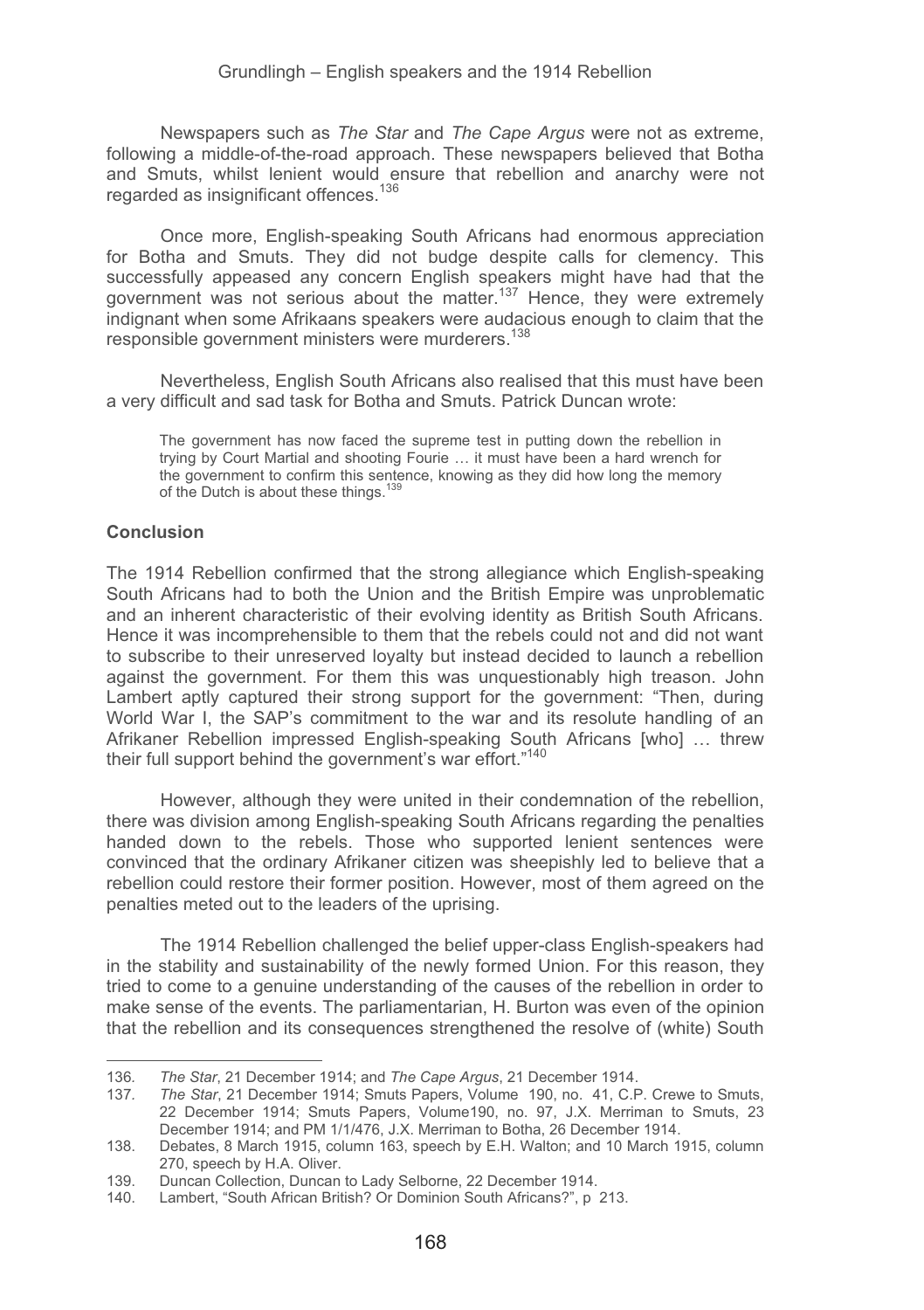Africans to unite, and as a result of this, the people of South Africa would be able to endure any crisis.141 However, they did this within the context of a British South Africanism.

The English-speaking politicians and newspaper editors' reaction demonstrated that Afrikaner rebels and English speakers lived in different worlds with different world views based on different pasts. Despite the "reconciliation" efforts of Botha and Smuts the band aid strip called "Union" was not sufficient to cover and heal historical bruises. In the end their ointment, "Britishness", was not appropriate medicine for the wound. Conflict between English and Afrikaans speakers in the 1920s to 1940s confirmed this.

### **Abstract**

Academic writing about white political history has been rather limited since the 1980s. Nevertheless, cognisance should be taken of a growing interest in the issue of the identity of various South African groups during the past two decades. Much attention has been paid to African and Afrikaner identities but identity formation amongst English-speaking South Africans has been somewhat neglected. John Lambert's work on the history of a white English-speaking identity in South Africa is a singular exception.

Mindful of this, the article aims at recovering the history of these ignored observers of the 1914 Rebellion. A major question it addresses is identity formation among English-speaking South Africans within a dual context: that of the British Empire and that of a specific South African setting. Both were shaped by the First World War. English-speakers' reactions to the rebellion were prompted by the decision taken by the South African government to join the Allied war effort, and they should be understood within this context. For white South African English-speaking politicians and newspaper editors, the rebellion was initially inexplicable. The article highlights the efforts of these two very influential groups to gain insight on why some Afrikaners rebelled. Specific attention is paid to their views on the role of the military and political Afrikaner leaders during the rebellion. Lastly, the article considers the views of these opinion makers relating to the sentences and penalties meted out to the rebels.

**Keywords:** First World War; 1914 Rebellion; English-speaking South Africans; anti-British sentiment; "forgive and forget" policy.

## **Opsomming**

Akademiese werk oor blanke politiekegeskiedenis het sedert die 1980's getaan. Desnieteenstaande moet kennis geneem word van die groeiende belangstelling in vraagstukke rondom identiteit. Hierdie ontwikkeling het veral gedurende die afgelope twee dekades plaasgevind. Heelwat aandag is aan identiteitsvorming onder Afrikane en Afrikaners gegee. Gevolglik het die onderwerp sover dit Engelssprekende Suid-Afrikaners aanbetref het, agterweë gebly. Dit was eintlik net die werk van John Lambert oor die geskiedenis van identiteitsvorming onder Engelssprekende Suid-Afrikaners, wat werklik aandag hieraan gegee het.

<sup>-</sup>--141. Debates, 8 March 1915, column 194, speech by H. Burton.